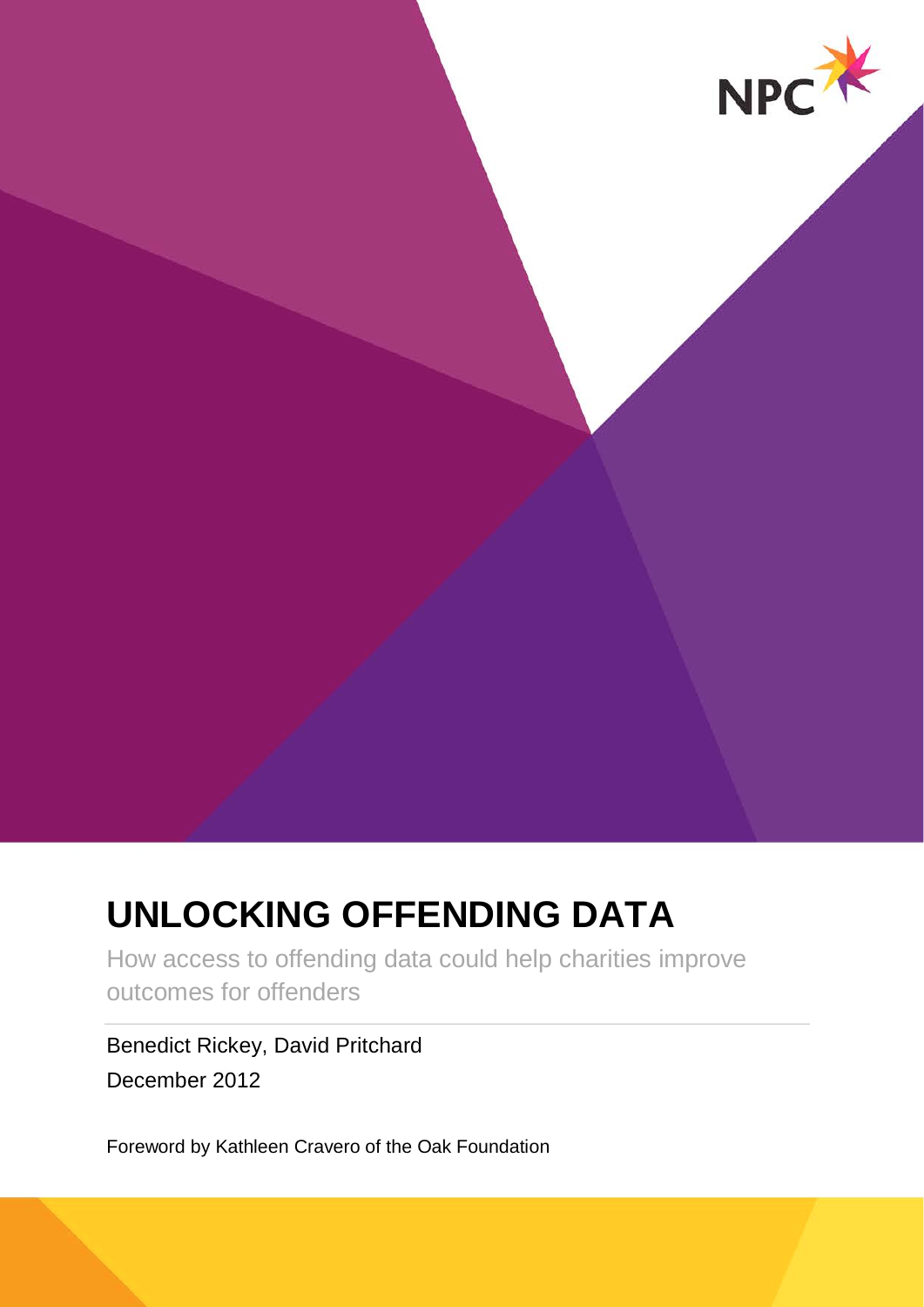#### **Acknowledgements**

We would like to thank the Oak Foundation for supporting NPC's work on the Justice Data Lab, including this survey. In particular, we would like to thank Kathleen Cravero for writing the foreword, Louise Montgomery for her comments on this report, and Amanda Beswick for her advice and support.

We would like to thank Clinks for their contribution to the survey. In particular, Joe Gardham for reviewing the survey and sending it out to Clinks' members and Richard Nicholls, Clive Martin, and Lesley Fraser for commenting on this report.

We would like to thank colleagues at the Ministry of Justice for their engagement over many months. In particular, thanks should go to Rebecca Endean and Iain Bell (formerly Chief Statistician), Ben Coleman and Nicola Abrams.

We would like to thank the many charities that contributed to this report. Thanks to our case study interviewees: Mat Ilic at Open Connect, Richard Chadwick at the Prince's Trust, and Janette Powell at Social Finance. Thanks also to Adam Moll at Safe Ground and Sonia Archer at Open Connect for piloting the survey. Finally, we would like to thank the 236 charities and social enterprises who took the time to complete the survey.

**Funded by:** 



**In association with:** 



supporting voluntary organisations that work with offenders and their families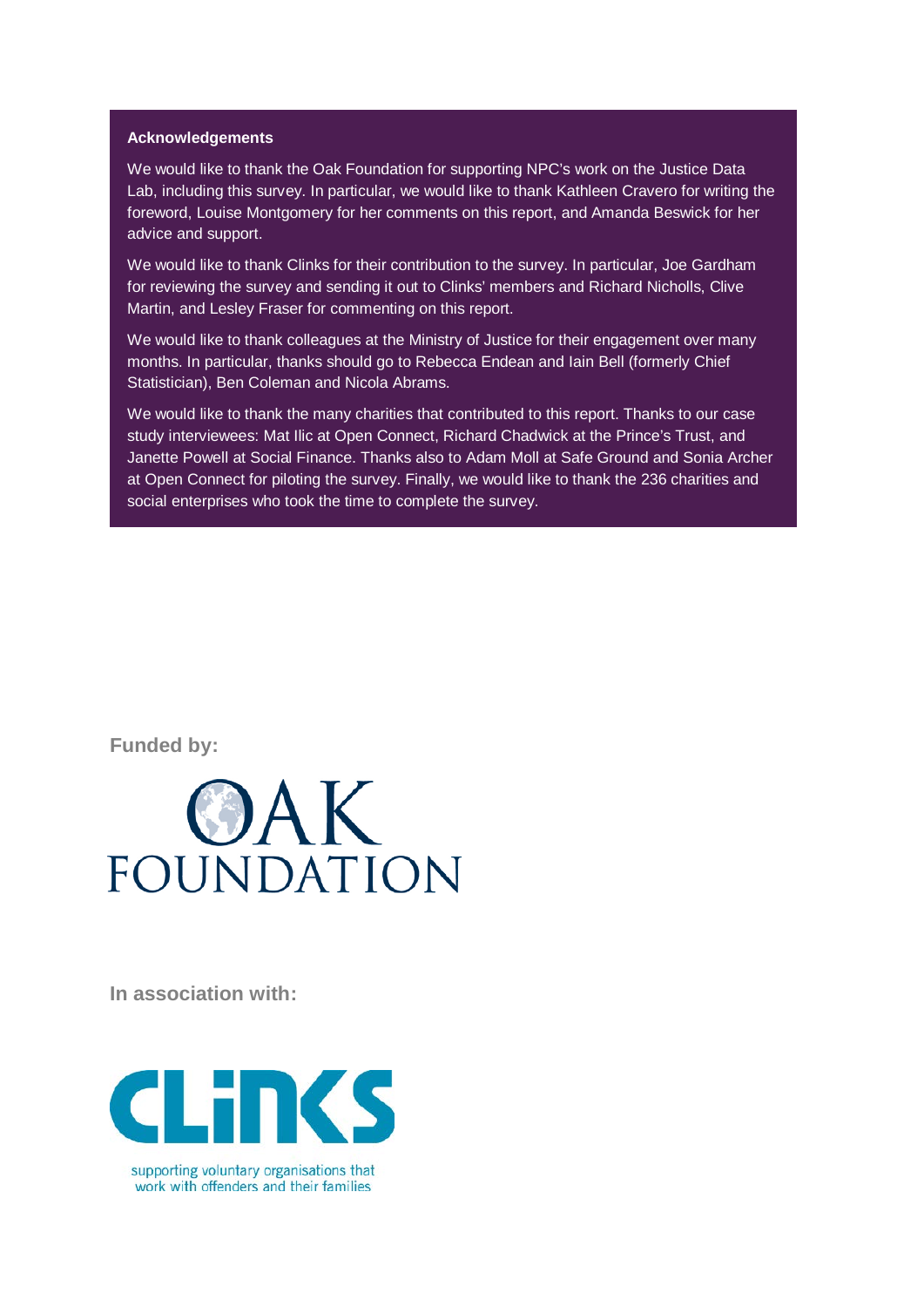# **FOREWORD**

Oak Foundation often asks charities to demonstrate the lasting change they have brought about in people's lives. Their impact might be helping someone who has been sleeping rough to secure stable housing, or supporting someone to give up a life of crime. Unfortunately, charities often struggle to capture and demonstrate this type of impact. As a funder, we often feel that charities are doing a good job, but lack the hard data to prove it. NPC is seeking to change this.

In this report, NPC finds that providing better access to offending data through a 'Justice Data Lab' would have huge benefits. The government's recent introduction of payment by results contracts means charities are under renewed pressure to prove their impact on things like reoffending. But the lab would not just be about payment by results—it would have three other major benefits for charities:

- It would help charities to prove their impact on reoffending, by showing how their users' offending behaviour changes over time, and assessing whether reductions in offending were due to the charity's support;
- It would help charities to improve their impact, for instance by identifying groups that continue to reoffend in spite of support, and may need more attention; and
- It would help charities to identify what works, by analysing the impact different services have on offending to identify which is most effective at reducing reoffending. In an era where government cuts to services are commonplace, the potential benefits of knowing what works are significant.

If the Justice Data Lab proves a success, the concept could be adopted by other government departments in the UK and abroad. This could mean providing access to data in areas such as drug use, mental health, and housing, where there is a real need to improve our knowledge of what works.

Establishing a Justice Data Lab will be complex and certainly will not happen overnight. However, we are heartened by the commitment of the Ministry of Justice and the contributions of the charities that have been involved so far. We also appreciate the tenacity of NPC in supporting the Ministry of Justice to take this challenging work forward. We are optimistic that the Justice Data Lab can be turned from concept into reality, bringing us one step nearer to the long term transformation in data sharing and improving services that we all want to see.

Kathleen Cravero

President

Oak Foundation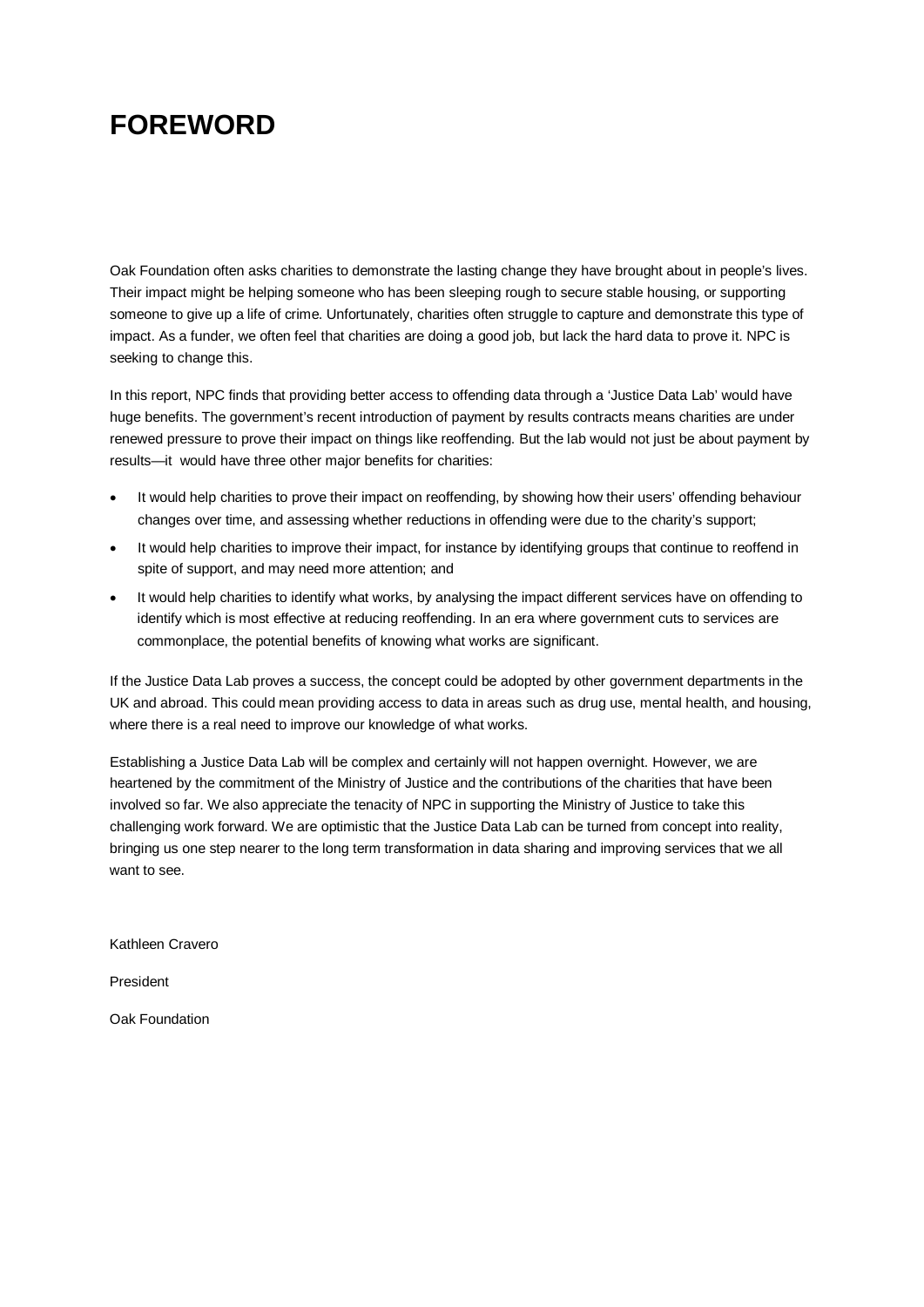# **EXECUTIVE SUMMARY**

Reoffending is one of the biggest challenges facing Britain today. A prisoner released from a UK prison has a one in two chance of being reconvicted within a year,<sup>[1](#page-32-0)</sup> which partly accounts for the doubling in the UK prison population over the past twenty years to over 85,000.<sup>[2](#page-32-1),[3](#page-32-2)</sup> Every offence causes damage to the victims of crime, but also to offenders and their families. The overall cost of crime to UK society is estimated at £6[4](#page-32-3)bn per year.<sup>4</sup>

Government, charities and social enterprises can help address this challenge by providing offenders with the right support to reduce their chances of reoffending. But these providers, commissioners and policymakers need to understand what works. The wrong support can have a neutral or even negative effect. For example, Scared Straight programmes were popular in the US until a review showed they can actually increase youth offending. To be clear about what works to reduce reoffending—and avoid decisions based on instinct or anecdote—those working in criminal justice need access to evidence about which approaches are successful.

To build this evidence base, these groups need to be able to access data on reoffending for the people they work with. At present, it is too difficult for charities to access this data. We surveyed 236 criminal justice charities about their experiences for this report. Around half had tried to access offending data from government, but only a fifth were successful every time. Four in five found the process of accessing data hard some or all of the time.

These difficulties accessing offending data have significant consequences. Charities form an important part of the criminal justice landscape, providing vital services to reduce reoffending. Many measure the impact of their work on soft outcomes (like confidence) but struggle to access the right data to know whether they really reduce reoffending. This is particularly true of small charities that lack the time or resources to apply to government for the information they need. With government increasingly commissioning services based on outcomes, small charities that can't prove their impact on reoffending rates risk missing out. By excluding these charities, we may lose some very effective ways of reducing reoffending. Without better access to data, resources will continue to be spent on support for offenders that may not be the best way to reduce their chances of reoffending.

Most charities want to tackle this problem head on. Our survey found that most would welcome easy access to high quality offending data at low cost. This data could be provided through a national system for accessing offending data: a Justice Data Lab. Public service providers (including charities and social enterprises) would supply the details of offenders they have worked with to a team of government data analysts, who would then return the reoffending rate of that group—enabling providers to see whether they had reduced reoffending, without compromising data protection. More than eight in ten of the charities we surveyed felt the Justice Data Lab would be extremely or very useful. They also anticipated benefits including improving services, reporting impact to commissioners, and winning payment-by-results contracts.

We want the Ministry of Justice to create a Justice Data Lab to improve access to data on reoffending. We don't underestimate the technical and legal challenges involved, but similar systems, like the HMRC Datalab,<sup>[5](#page-32-4)</sup> show that these can be overcome. The greater challenges for the Justice Data Lab are usability and sustainability. It will need to be accessible, providing data in a form that is easy to interpret for both public service providers and commissioners, so these future users should be involved in its development from the start. And it will need to be sustainable, capable of surviving future shifts in government priorities, something which can best be achieved by asking users to contribute to its running costs.

We need to unlock offending data to help charities and other providers ensure they are using the best methods to tackle one of the UK's most pressing social problems. With reoffending stubbornly high, there is more pressure than ever to break the offending cycle. Tightening government budgets require proven approaches that guarantee value for money. This report shows charities have an appetite for offending data to help them understand and prove their impact. Given this context, the time is right to create the Justice Data Lab.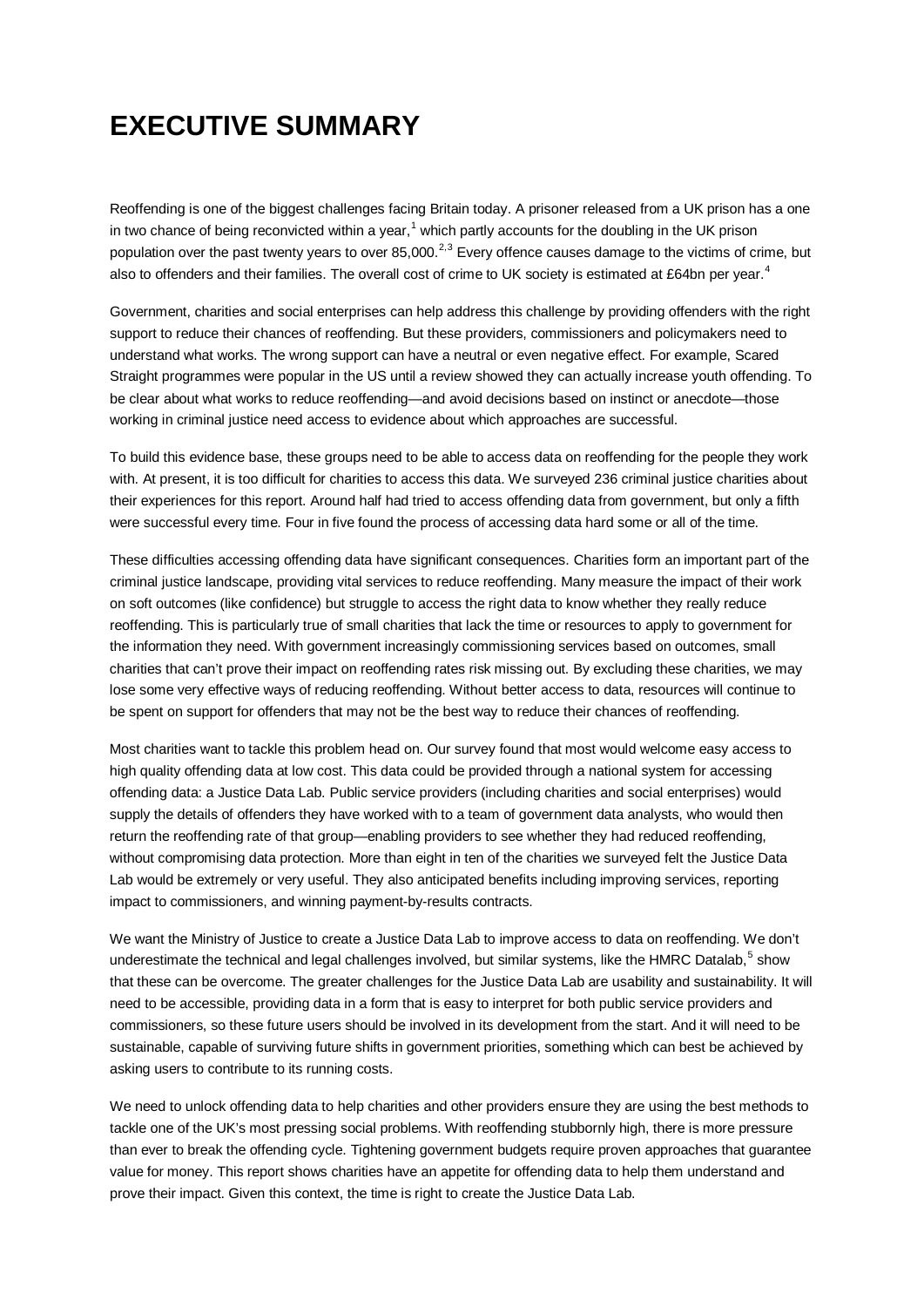#### **Data protection and security**

It is critical that the Justice Data Lab respects the laws governing the storage and use of data, including the Data Protection Act. Research conducted by NPC suggests that the Justice Data Lab could be developed to respect existing legislation, for example, through controls on the disclosure of personal offending records. We recommend the Lab is developed in close consultation with legal experts to ensure it rigorously applies the law.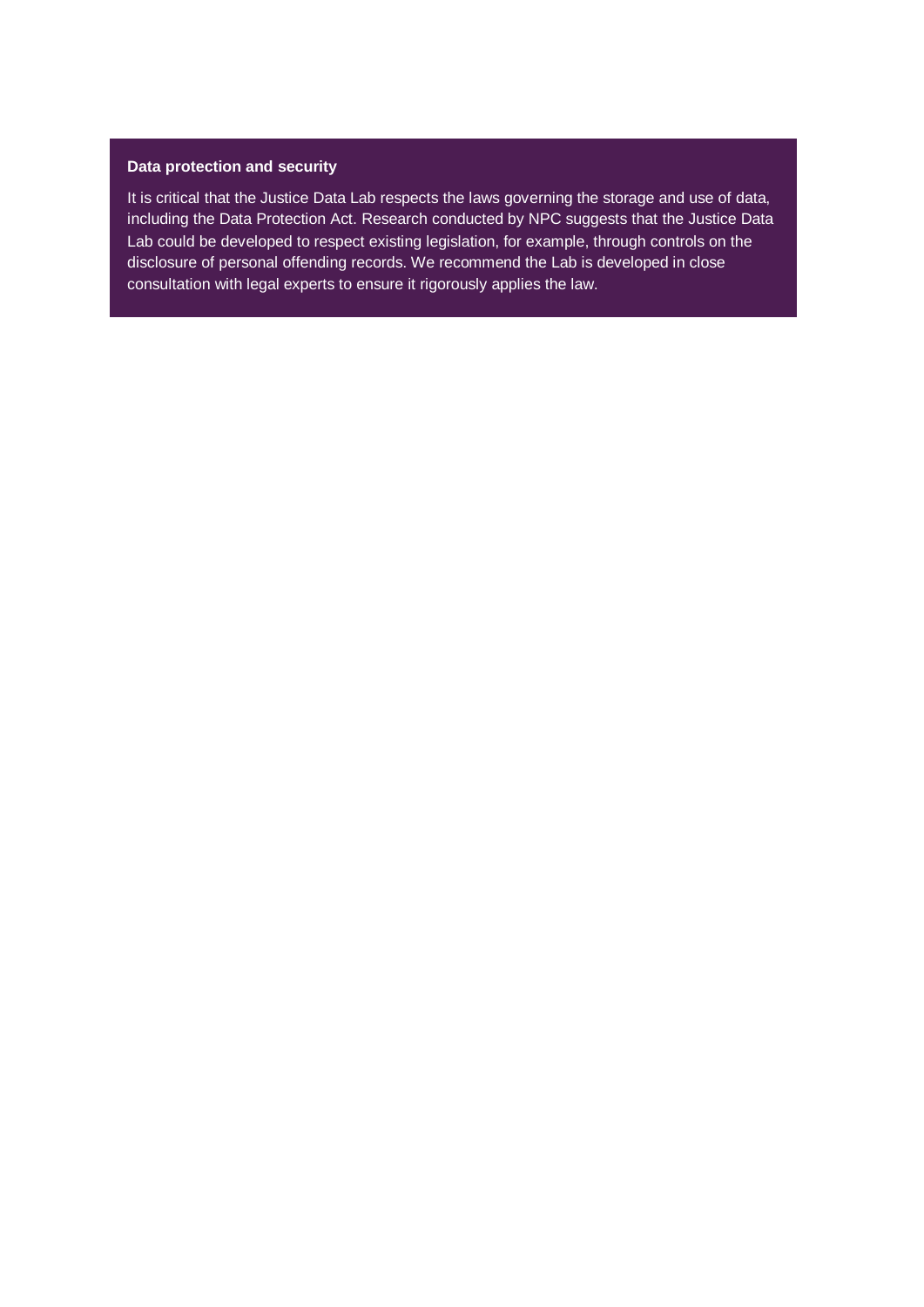# **CONTENTS**

| 1. |  |
|----|--|
|    |  |
|    |  |
|    |  |
|    |  |
|    |  |
| 2. |  |
|    |  |
|    |  |
|    |  |
|    |  |
| 3. |  |
|    |  |
|    |  |
| 4. |  |
|    |  |
|    |  |
|    |  |
|    |  |
| 5. |  |
|    |  |
|    |  |
|    |  |
| 6. |  |
|    |  |
|    |  |
|    |  |
|    |  |
|    |  |
|    |  |
|    |  |
|    |  |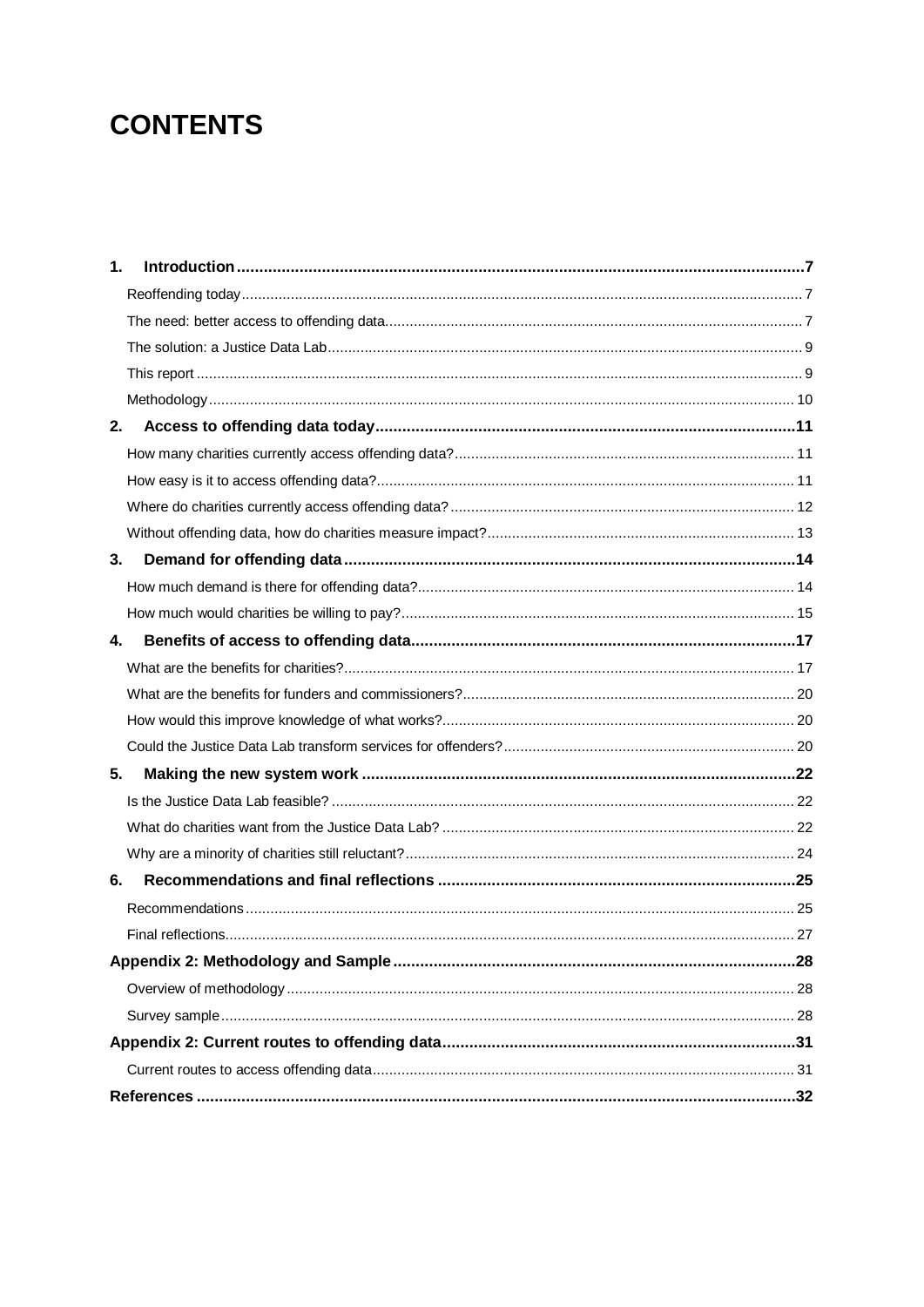# **1. INTRODUCTION**

### **Reoffending today**

A prisoner released from a UK prison has a one in two chance of being reconvicted within a year. The chances are even higher for those serving short sentences and prolific offenders.<sup>[6](#page-32-5)</sup> This high reoffending rate is one reason why the UK prison population has almost doubled over the past twenty years to 85,697; although severer sentencing also plays a role.<sup>[7](#page-32-6),[8](#page-32-7)</sup> Offending causes lasting damage not just to the victims of crime, but to offenders themselves and their families. This damage creates huge costs to individuals, businesses and the state—one estimate put the cost of offending to society at £64bn.<sup>[9](#page-32-8)</sup> Indeed, UK criminal justice costs are higher as a percentage of GDP than those of the US or any other EU country.<sup>[10](#page-32-9)</sup>

Current approaches to rehabilitation simply don't have enough impact on reoffending rates.<sup>[11](#page-32-10)</sup> New, more effective approaches to rehabilitating offenders are needed. Central government knows this and is promoting new payment by results contracts that pay providers once they can prove they have reduced reoffending. Local prisons, probation trusts and councils (commissioners) are also taking steps to guarantee the rehabilitation programmes they fund are working, to ensure they get value for money. At a time of tightening public spending, value for money is more important than ever. **[12](#page-32-11)**,**[13](#page-32-12)**

### **The need: better access to offending data**

Our knowledge of what services are most effective at rehabilitating prisoners has improved in past decades. But there are still gaps, largely because it is still too difficult for providers of public services (including charities and social enterprises) to assess their impact on reoffending. We also know that commissioners struggle to identify the services that are proven to reduce reoffending—around three quarters of Youth Offending Team managers agree that the evidence about what works is thin.<sup>[16](#page-32-13)</sup> This is partly because many reoffending studies are not easy to access, and those that are available are often hard to interpret. Enabling providers to demonstrate their impact on reoffending, and requiring them to share their results, would be a huge step forward. Whilst this report focuses on the requirements of charities and social enterprises, these challenges are also faced by companies providing public services.

#### **Box 1: How offending data can help identify what works**

**What works: Education.** Returning to full-time education or employment prevents reoffending for young offenders. In one study, none of those who went into full-time education immediately after they were released were reconvicted, compared to a third of those who did not go straight  $into$  education.<sup>[14](#page-32-14)</sup>

**What doesn't work: Scared Straight.** Scared straight programmes confront teenagers at risk of crime with the reality of the punishment they may face, by taking them into prisons to meet offenders. They have been popular in the US. Yet a systematic review of randomised controlled trials in the US concluded that such programmes could dramatically increase the odds of a young person offending by 70%.**[15](#page-32-15)**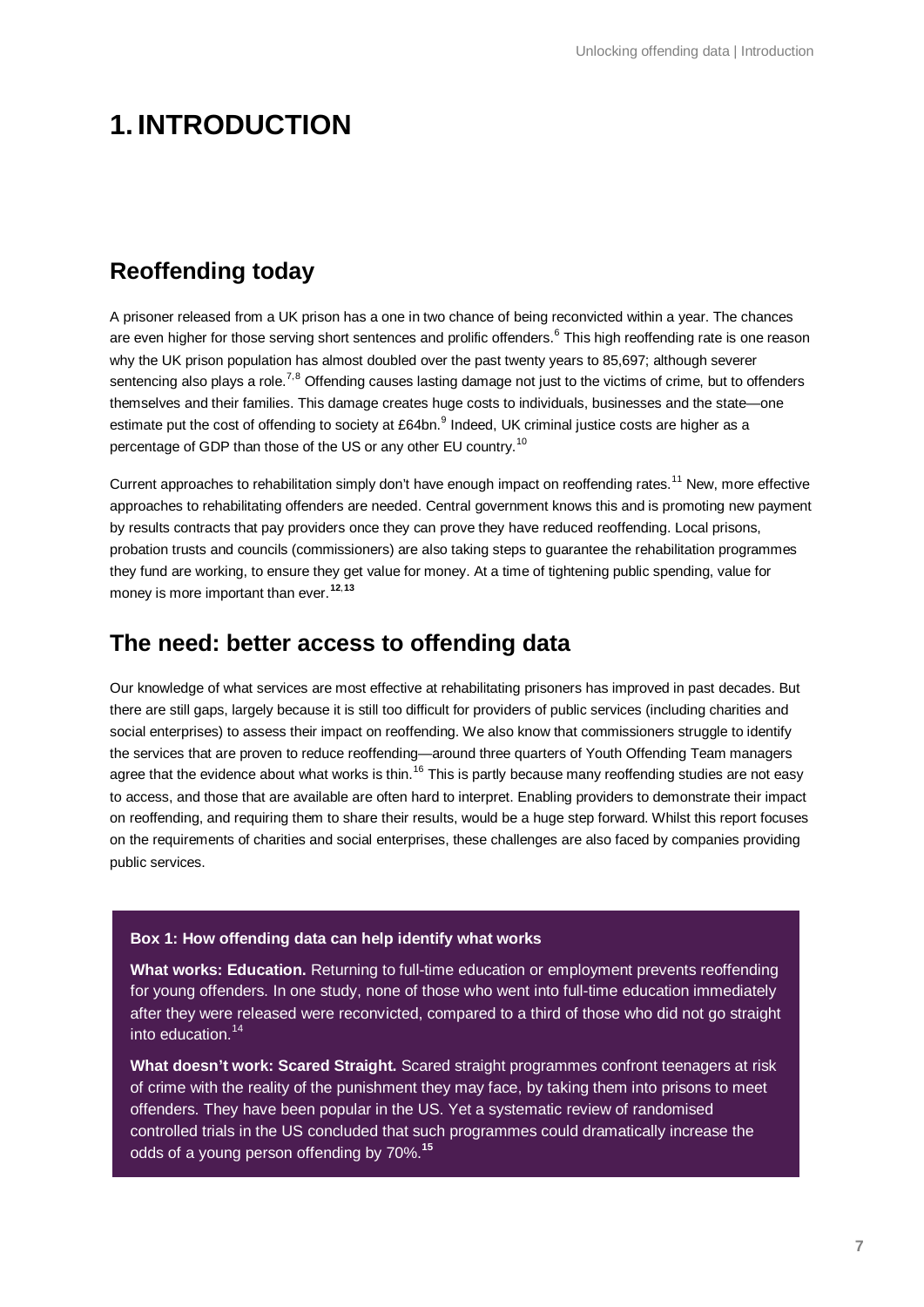The government has signalled its intention to commission more services on the basis of outcomes. Charities and social enterprises will need to be able to prove their impact on reoffending to participate in this new world of outcome-based commissioning. At the heart of this new landscape is payment by results, where government provides some or all of the money for a contract on delivery of a specific outcome (eg, employment or reduced reoffending). David Cameron announced his intention for payment by results contracts to be spread across prisoner rehabilitation over the next three years; a message echoed by Chris Grayling, Secretary of State for Justice.<sup>[17](#page-32-16)</sup> Only a handful of rehabilitation services are delivered as payment by results contracts at present, so we can expect a revolution in commissioning practice. Rolling out payment by results across the UK will throw up challenges, including measuring results. In these contracts, the main result is likely to be reduced reoffending.

### *"By the end of 2015, I want to see payment by results spread right across rehabilitation. Of course, there will be some high-risk offenders for whom this is not appropriate but this approach should be the norm rather than the exception."*

#### **David Cameron's** *Rehabilitative Revolution* **speech, 22 October 2012**

Charities and social enterprises will benefit from robust evidence of their impact on offending: they will learn more about what works, and will be able to provide the data they need to participate in payment by results contracts. Most currently struggle to provide this evidence for two main reasons. First, they find it hard to collect long-term follow-up data from offenders themselves, often because offenders' chaotic lives make it difficult to stay in touch. Second, when they do have offending data for their beneficiaries, many struggle to answer the question: *'did my service reduce reoffending for this group?'*

#### **Box 2: The challenge of attribution**

When analysing outcomes data, charities often struggle to identify whether change observed (eg, reduced reoffending) is the result of their intervention, or whether it would have happened anyway. Being able to say definitively that it was your intervention that created a change is known as attribution. There are a variety of approaches to attribution. Robust approaches use a control or comparison group—a group of similar (or identical) individuals who did not receive support. The results of the intervention group (who received support) are then compared with the control group. Any changes in the intervention group that are not matched by changes in the control group are then assumed to be the result of the intervention, subject to statistical testing. National offending databases can be used to produce comparison groups using an approach called 'matched control groups'. Without access to national offending data, charities have to create their own control group, which is typically costly, or do without, which is less robust.

Giving charities secure access to government offending data would be a big step towards solving some of the problems associated with impact measurement. It also fits neatly with the government's open data agenda. Whilst there are ways of accessing data on offending at present, it is still much too difficult, as this report shows. Our findings suggest that a new process for accessing this data is needed.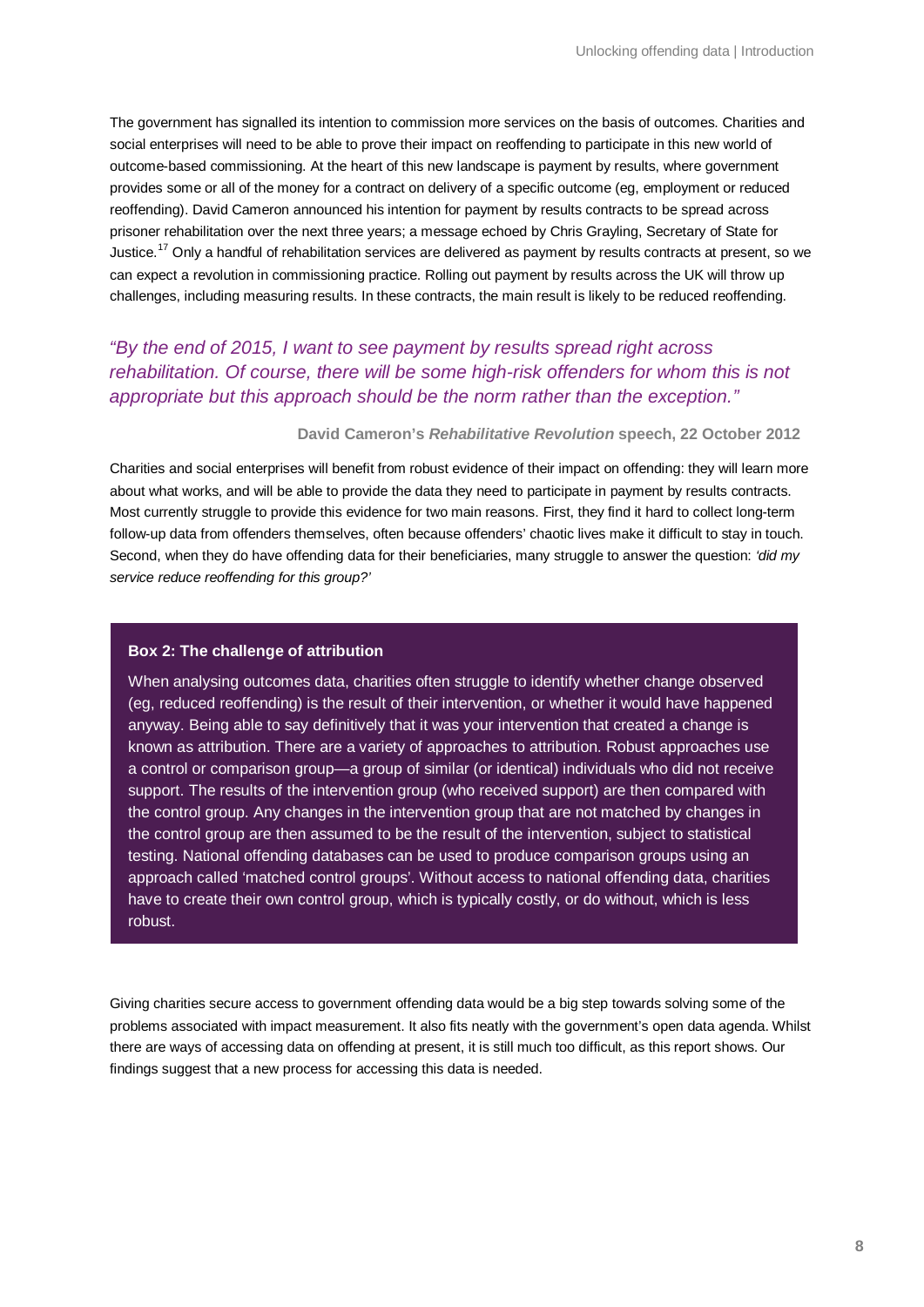#### **Box 3: Government's open data agenda**

The coalition government has been a strong proponent of making government data more easily available. Currently, the government's open data agenda has two main objectives: economic growth (through innovative use of data by companies); and transparency (in particular through access to public accounts).<sup>[18](#page-32-18)</sup> So far, government has done little to use data for social good. Providing secure access to reoffending data is one way of shifting the focus of the open data agenda towards social good—by supporting public service commissioners and providers to improve services for offenders.

### **The solution: a Justice Data Lab**

NPC exists to make charities and funders more successful in achieving their missions. One way we do this is by improving the way charities measure and report their impact, to enable them to understand how they make a difference and improve their work. Many charities struggle to access support around impact measurement, which can be expensive. NPC seeks out new ways to help all charities measure their impact to a high standard and at a low cost. A key step to achieving this is improving access to government data. In May 2011, NPC recommended that government make it easier for charities to access reoffending data.<sup>[19](#page-32-17)</sup> In autumn 2011, we conducted a feasibility study, concluding that a national system for accessing data would be not only feasible, but incredibly useful for charities and commissioners. In December 2011, we began to discuss the concept with the Ministry of Justice.

NPC advocates a system that would enable providers of public services (including charities and social enterprises) to securely access offending data relating to their service users. We have given this system the working title of the Justice Data Lab. Our consultation with charities and social enterprises suggests that the Justice Data Lab should do two things: supply public service providers with the offending data they need to prove their impact; and improve evidence around what works to prevent reoffending. We have also developed three principles we think should underpin the Justice Data Lab, which we tested with charities and social enterprises through our survey (see sections 3, 4 and 5).

So what would the Justice Data Lab look like? We propose that providers of public services supply the details of individuals they have worked with to a team of data analysts, who would return the aggregate reoffending rate of that group. Accredited researchers would also have access (in a secure setting) to individuals' data to conduct more sophisticated analyses. Care would be taken to ensure individuals' right to privacy is not compromised by using the latest approaches to anonymising and storing data, and by vetting users.

### **This report**

The Justice Data Lab is, as yet, just an idea. NPC hopes the Ministry of Justice will take it forward from an idea to a working system. This report provides evidence to support the Ministry of Justice to shape this system. It provides data on how many charities would use it and describes their requirements. The report is based on a survey of criminal justice charities that sought to answer the following key questions:

- Can charities access offending data today? Is a Justice Data Lab really needed? (Section 2)
- How much demand is there for a Justice Data Lab? (Section 3)
- What benefits would the Justice Data Lab provide? (Section 4)
- How do charities want the Justice Data Lab to work? (Section 5)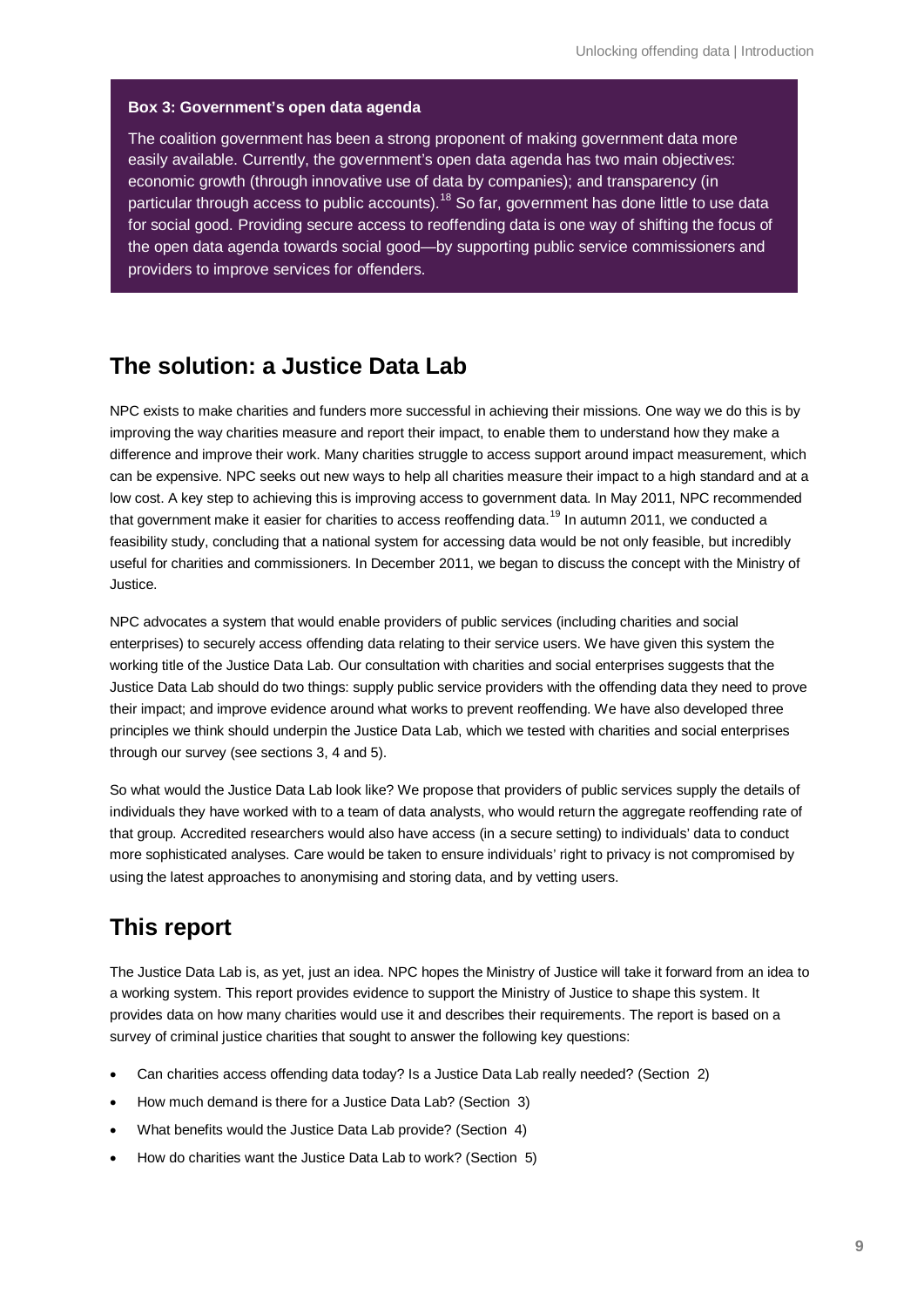### **Methodology**

This report summarises the findings of an NPC survey of criminal justice charities and social enterprises (from now on referred to as 'charities' for simplicity). The survey was conducted in September 2013, and completed by 236 individuals from charities that work with offenders and their families. These individuals were all on the mailing list of Clinks, the UK umbrella body for criminal justice charities. The survey was carefully designed in consultation with Clinks, and tested with staff at representative criminal justice charities. The survey's response rate was relatively high, representing 18% of Clinks' membership, and 14% of all criminal justice charities that work primarily with offenders.<sup>[20](#page-32-19)</sup> With a robust survey and a substantial sample we feel our findings provide a useful insight into the views of these charities.

However, respondents to this survey are not necessarily representative of all criminal justice charities. We know, for instance, that large charities are slightly over-represented and smaller ones slightly under-represented compared to the national average. We also know that access to data is a specialist topic, and suspect that charities that are already engaged in the topic were more likely to respond—this is called response bias. Given these limitations, we do not claim that these findings necessarily represent the views of all criminal justice charities.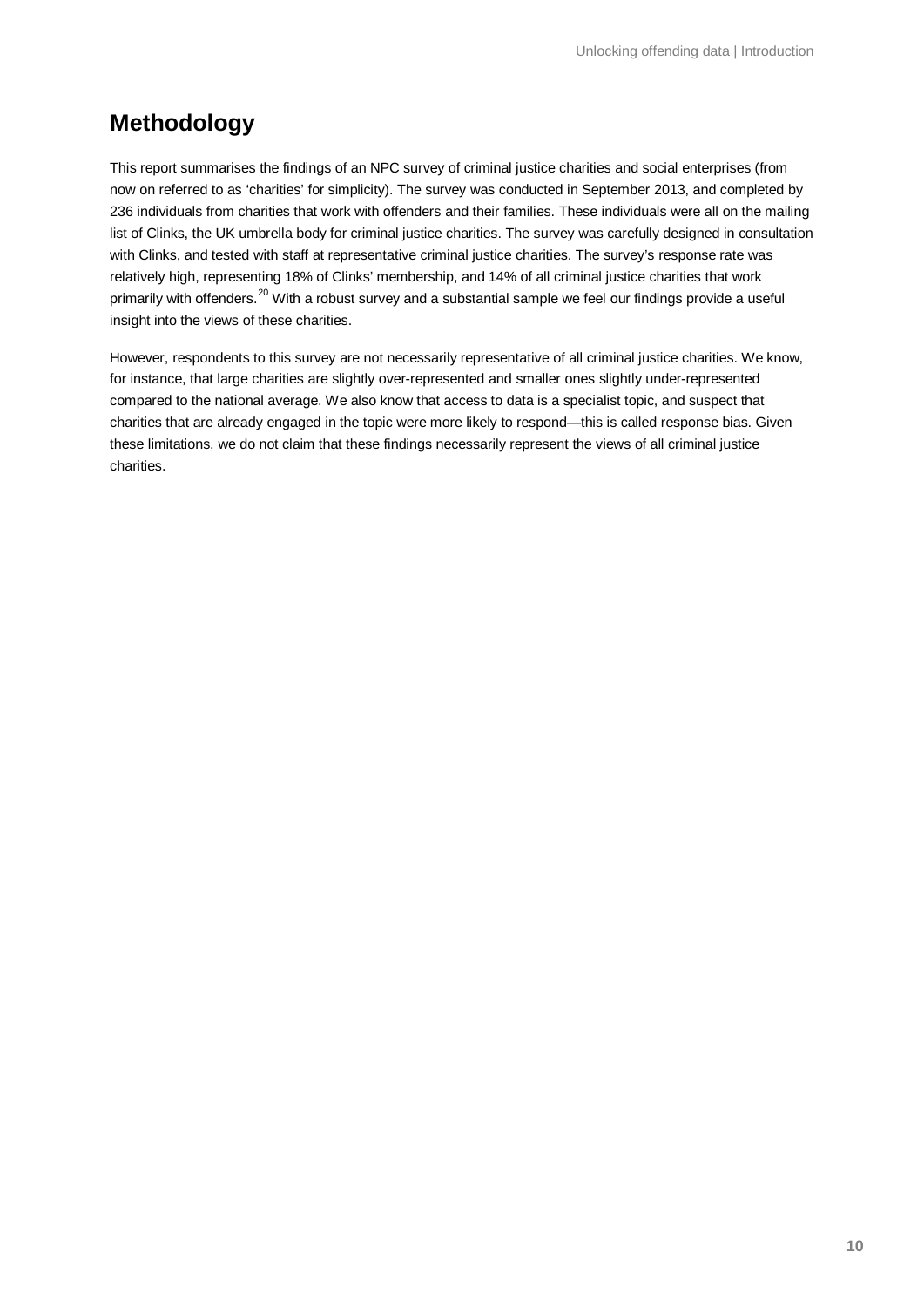# **2. ACCESS TO OFFENDING DATA TODAY**

Before developing the Justice Data Lab, we must be sure that it is really needed. In our survey assessing the way charities currently access offending data, we found that:

- Many charities try to access offending data, but many fail, and the vast majority find the process difficult.
- Charities access data through a variety of routes (including local prisons and local police forces), meaning the quality of data and rules on data protection are variable.

Based on these findings, NPC feels there is a strong case for producing a single, secure, user-friendly system like the Justice Data Lab.

### **How many charities currently access offending data?**

Over half of our survey respondents have tried to access offending data in the past. A significant proportion have demonstrated a real interest in understanding their impact on offending. Over a third of respondents have not attempted to access such data. However, we know that demand for this data is high (see section 3), suggesting that most of these individuals have not accessed data because of difficulties involved.



**Figure 1: Attempts to access offending data in the past**

Question: Has your organisation tried to access offending data about your beneficiaries at any point in the past?  $No = 236$ 

### **How easy is it to access offending data?**

Fewer than one in five charities were successful in accessing offending data every time they tried [\(Figure 2\)](#page-11-0). An even lower number—fewer than one in ten—said the process was always easy [\(Figure 3\)](#page-11-1). This suggests there is plenty of room for improvement. A well-designed Justice Data Lab should be able to not only increase the proportion of charities accessing data, but make the process easier for them. In addition, the offending data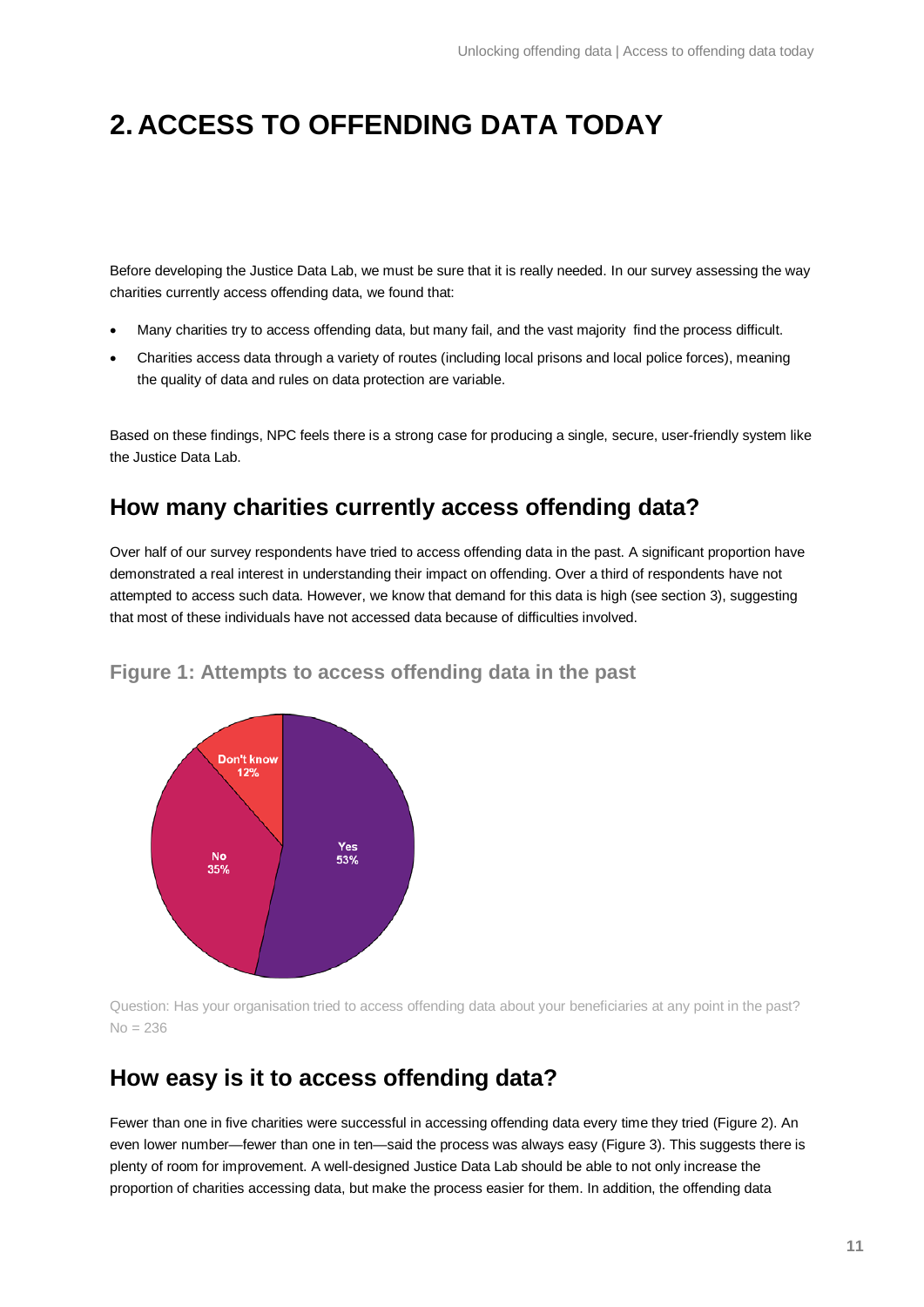charities access varies in type and quality—so even those who *have* accessed data may not be able to provide a reliable picture of their impact on offending, or compare their results with other charities.



### <span id="page-11-0"></span>**Figure 2: Gained access to data Figure 3: Experience of accessing data**

<span id="page-11-1"></span>

Question: Did you gain access to this data?  $N = 126$ 

Question: What was your organisation's experience of accessing (or trying to access) this data?  $N = 124$ 

### **Where do charities currently access offending data?**

Charities are accessing offending data from a number of national and local agencies [\(Figure 4\)](#page-11-2). These agencies provide different types of data on everything from crime to convictions to prison release (see Appendix 2 for details). This means different charities' results cannot be easily compared—leaving commissioners with the tough task of identifying the most effective provider and policy-makers struggling to identify what works. In addition, none of these government agencies analyse the data, leaving charities with the complex task of analysing their impact on reoffending, an area where they need support (see Section 5).

### <span id="page-11-2"></span>**Figure 4: Government agencies charities approached for data**



Question: Which organisation did you apply to for this data? (Please select all that apply) No = 139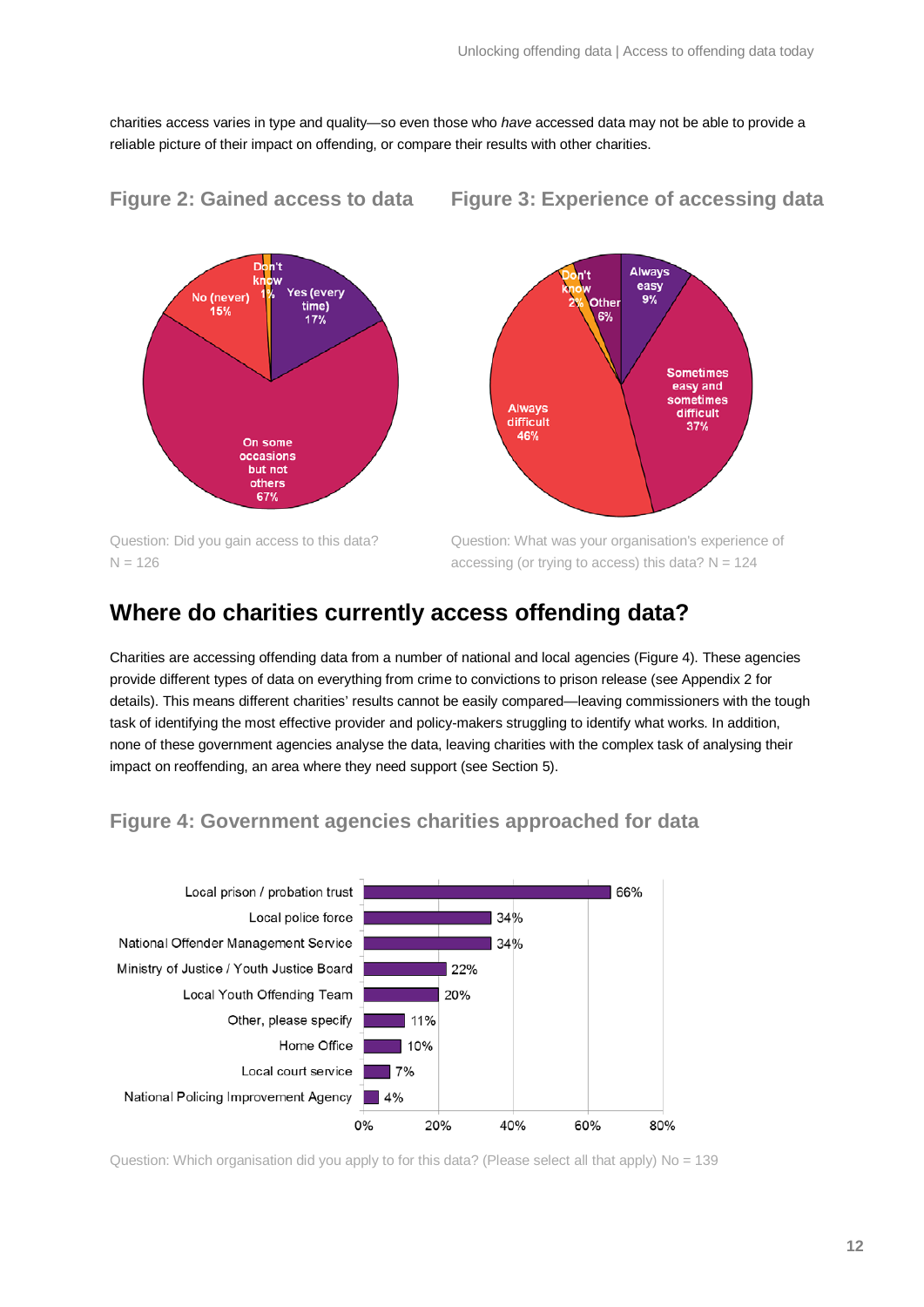One worrying trend is that charities are most likely to access data from local agencies, which are not compelled to provide offending data. Comments from our survey show that local agencies can take arbitrary decisions about which organisations to supply with data, making them an unreliable source. Charities are least likely to approach the National Police Improvement Agency—arguably the most secure system for accessing offending data. These results strengthen the case for a secure, national data access system.

### **Without offending data, how do charities measure impact?**

Providers of public services (including charities and social enterprises) often struggle to measure their impact. There are many barriers holding them back—cost, lack of skills, or not knowing what or how to measure.<sup>[21](#page-32-20)</sup> Criminal justice charities and social enterprises are no different, as our survey shows:

- Only 27% of respondents carry out long-term follow up with offenders after they have stopped using their service;
- Only 15% have done studies with control groups and just 5% have done randomised control trials—both ways of checking the change observed is the result of the service, not other factors; and
- Most worryingly, 26% are doing no evaluation at all.

Comments show that many providers rely on soft outcomes (for example improved confidence) because they struggle to access data on hard outcomes like offending and employment. But they are not complacent—our survey shows that most want to raise their game, and be able to reliably test their impact on offending.

*"Re-offending is the outcome that we are all seeking to address. If we cannot access [the right data] we end up having to rely upon soft or proxy measures of reoffending. This is often then seen as the VCS failing to develop robust outcome measures!"*

**Charity survey respondent**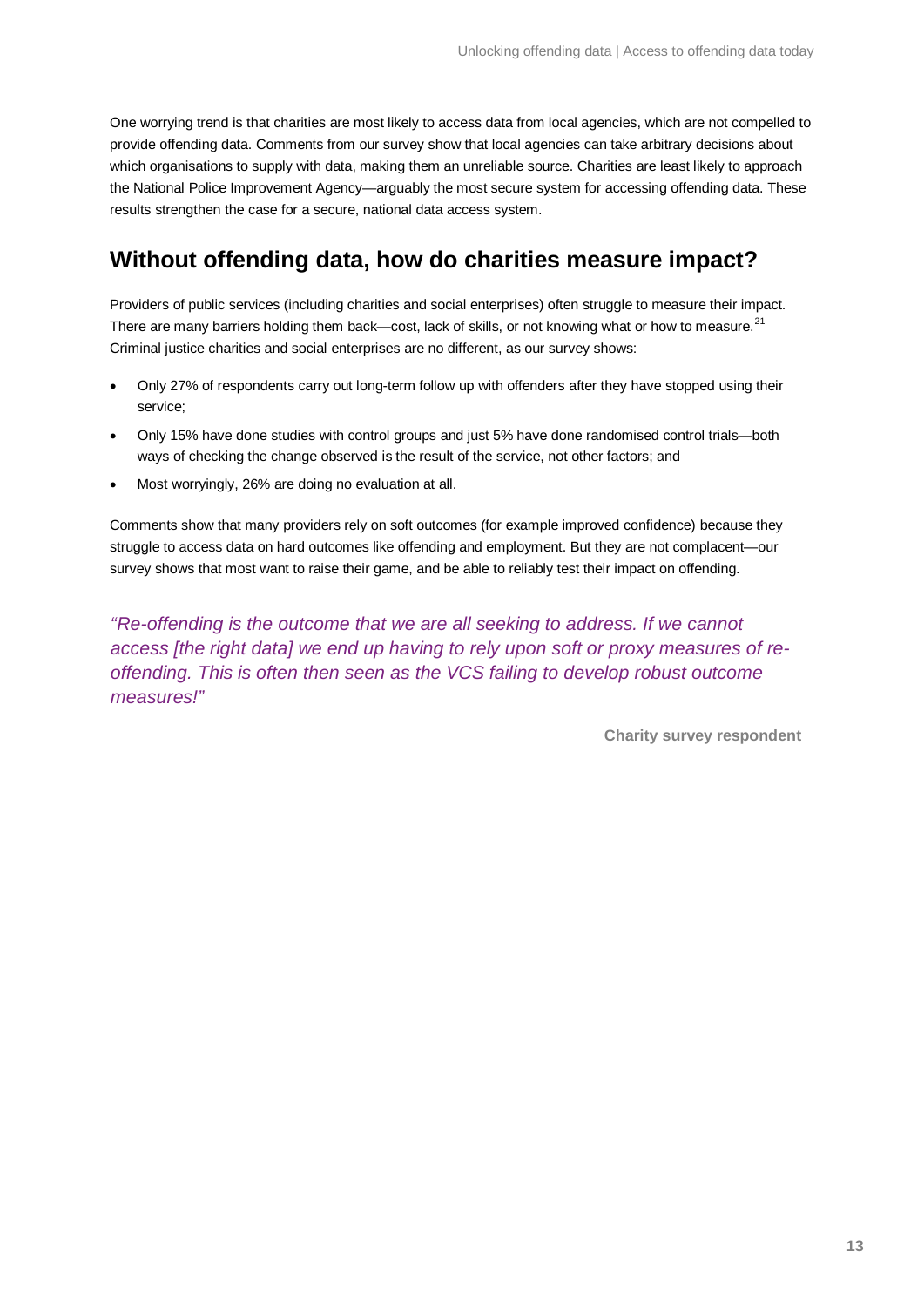# **3. DEMAND FOR OFFENDING DATA**

### **How much demand is there for offending data?**

We asked charities and social enterprises to tell us how useful they think a Justice Data Lab would be (see Figure 5 description). More than eight in ten say they feel it would be extremely or very useful. This high level of demand is unsurprising, given the increasing focus in the public and charity sectors on outcomes and results. Nonetheless it is a striking endorsement of the Justice Data Lab concept.



### **Figure 5: Usefulness of a Justice Data Lab**

**Survey description of the Justice Data Lab**:

The proposed Justice Data Lab would involve public service providers (including non-profit organisations) supplying the details of individuals they have worked with to the Justice Statistics Analytical Services team at the Ministry of Justice, and this team providing back the aggregate reoffending rate of that group. Accredited researchers would also be given access (in a secure setting) to individual-level data to conduct more sophisticated analyses. Care would be taken to ensure these individuals' right to privacy is not compromised by using the latest approaches to anonymising and storing data, and by vetting users.

Question: How useful do you think this system would be to your organisation?  $N = 236$ 

If we extrapolate our findings to cover all criminal justice charities, demand could be anything between 1,500 and 15,000 charities [\(Figure 6,](#page-14-0) [Figure 7\)](#page-14-1).<sup>[22](#page-32-21)</sup> However, we suspect real demand is lower than this to account for response bias—we assume that our respondents are more likely than the average charity to be interested in the Justice Data Lab. We therefore estimate demand will be closer to 1,500 charities or less. These figures should be treated with caution: demand is not fixed and is influenced by supply. In other words, a well-known, accessible and user-friendly Justice Data Lab is likely to drive up demand, whilst one that is little-known, hard to access and difficult to use is likely to reduce demand.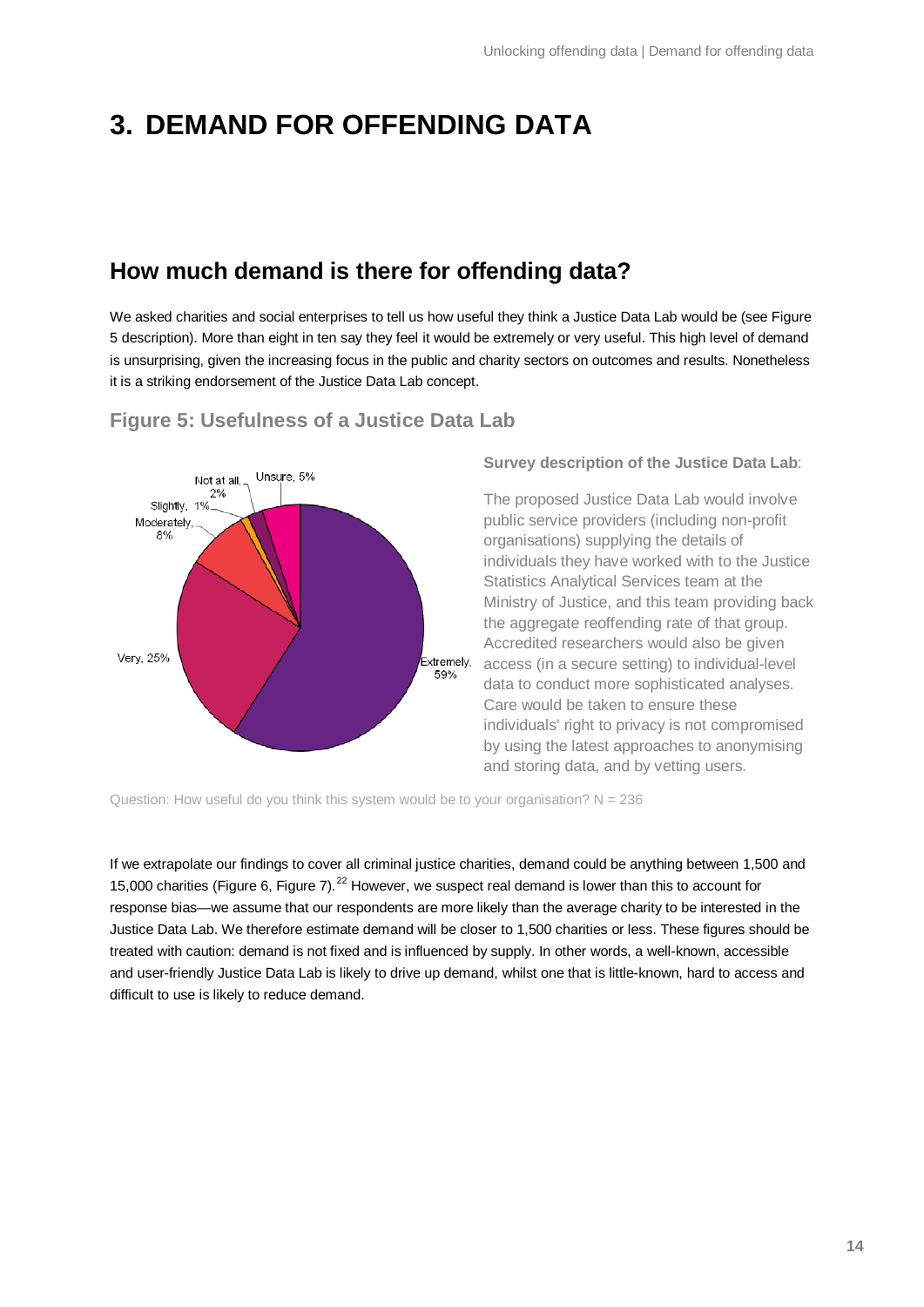### <span id="page-14-0"></span>**Figure 6: Estimate of demand (low) Figure 7: Estimate of demand (high)**



Population: third sector organisations for whom offenders, ex-offenders and their families make up **one of their main client groups.**

<span id="page-14-1"></span>

Population: third sector organisations for whom offenders, ex-offenders and their families make up **one of their client groups**.

### **How much would charities be willing to pay?**

Two in five charities say they would be willing to pay something for access to the Justice Data Lab, though one in two say they would not be prepared to pay anything. Why are so few willing to pay? There are three likely explanations. First, some providers have a low level of willingness to pay for any kind of measurement and evaluation support. Around half our respondents have not paid for any support recently, roughly the same proportion as would be unwilling to pay for the Justice Data Lab. This low willingness to pay may be the result of their size—55% of our sample have an annual income under £500,000. A lack of core funding available for overheads may also be a factor. Secondly, there is an idea of fairness—that providers of public services should be given the same access to offending data as that given to public bodies, like probation trusts. Thirdly, some providers might have selected 'nothing' because it would be to their financial benefit if the Justice Data Lab was free. If this is the case, many of these charities may, in practice, be prepared to pay something.

Whatever the precise reasons for these results, charities are clearly very sensitive about price, and will be easily put off by a price they consider unaffordable. Therefore it is critical that the Justice Data Lab has different prices for different users so that the smallest charities are not excluded. The Justice Data Lab could vary prices either by organisational size, or by number of beneficiaries (see recommendations 3 and 4).

However, there is a clear case for charging clients for some or part of the cost of the Justice Data Lab service, as this would ensure:

- The client (charities and social enterprises) is empowered to demand a high quality service that meets their needs. This may not be easily satisfied by a free government service;
- The Justice Data Lab has the funding it needs to keep up with demand. A fully government-funded service may lack the resources to meet demand; and
- The long-term sustainability of the Justice Data Lab, helping to isolate it from shifting government priorities.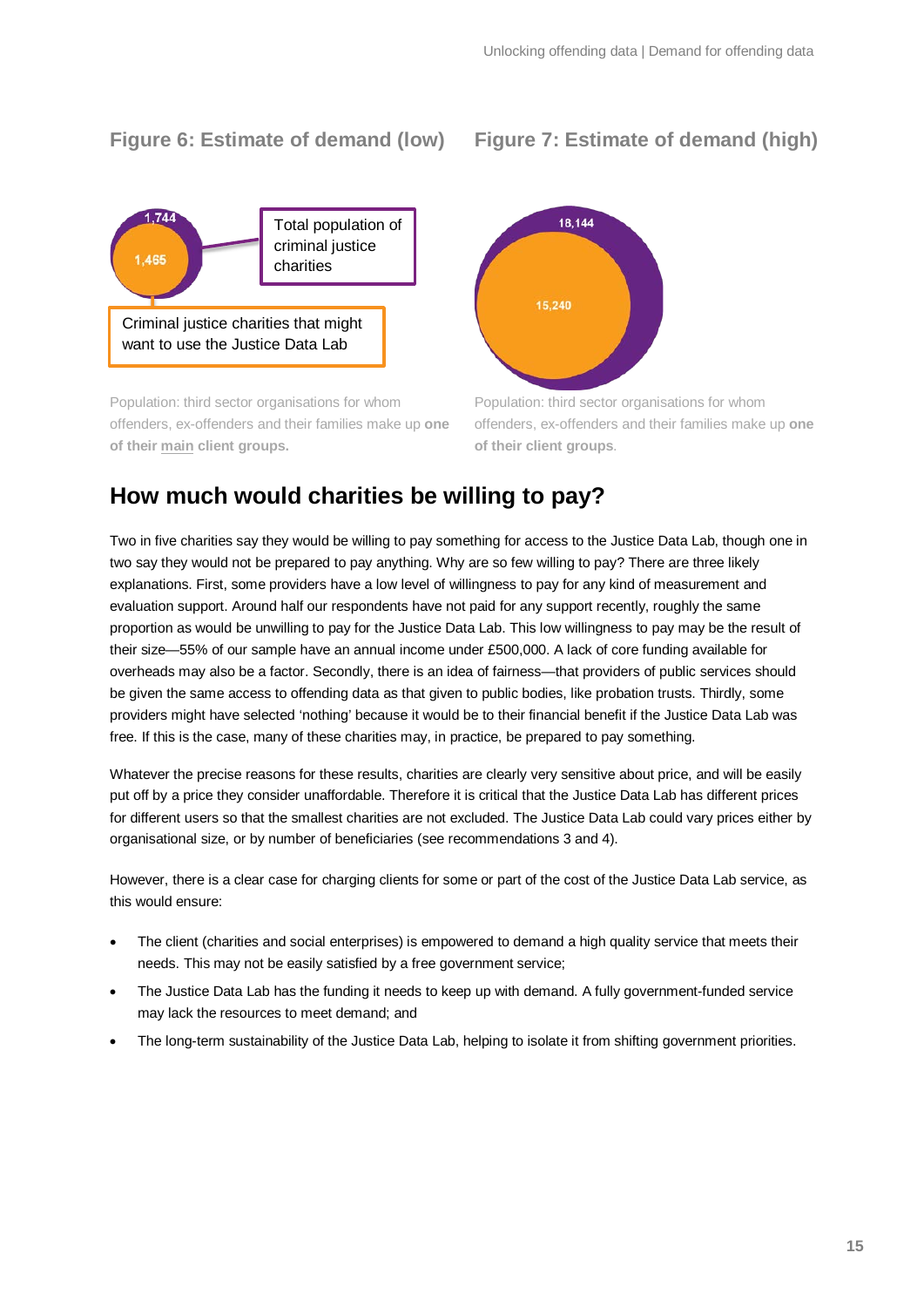

**Figure 8: Reasonable annual charge for access to the Justice Data Lab**

*"Ideally [we would pay] nothing, but… if we were better able to prove … impact in terms of reducing the level of offending that would be invaluable…"*

#### **Charity survey respondent**

*"Cost should be related to the turnover of the organisation... the number of offenders they work with, and the degree to which they use the service."*

#### **Charity survey respondent**

Question: How much do you think it would be reasonable to charge (per year) for organisations like yours to access this data?  $N = 220$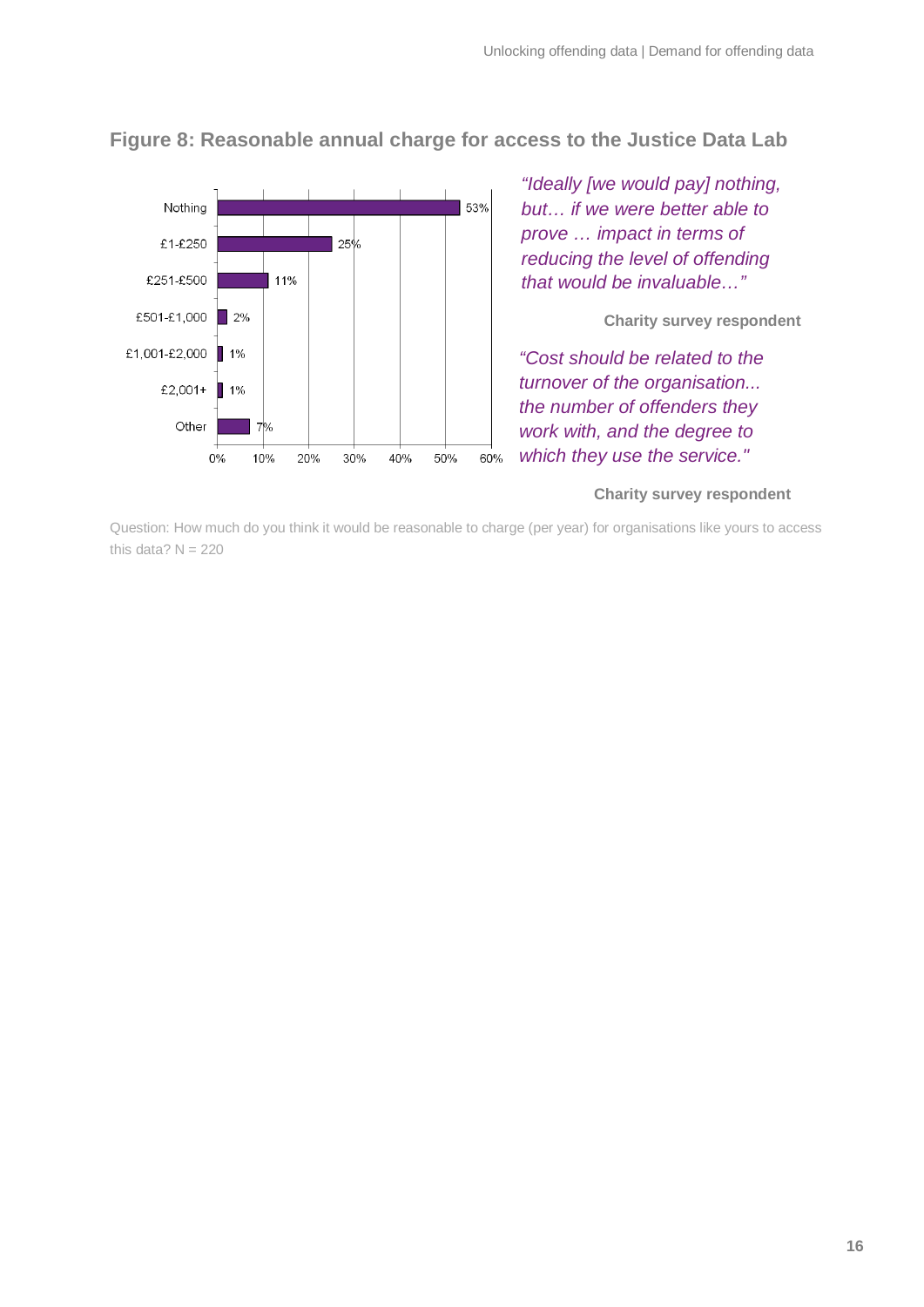# **4. BENEFITS OF ACCESS TO OFFENDING DATA**

A Justice Data Lab would provide a secure system through which providers of public services could request the offending rates for groups of beneficiaries (see Introduction). Our findings suggest that the Justice Data Lab could bring about a long-term transformation in the way criminal justice charities, funders, commissioners and policymakers work, by:

- Helping charities to learn and improve their services, communicate their impact, and participate in payment by results contracts;
- Enabling funders and commissioners to use evidence of reduced reoffending to inform the design, procurement and monitoring of services; and
- Building our understanding of what works in reducing reoffending.

### **Benefits for charities**

The Justice Data Lab would provide charities with the data they need to assess whether their services have reduced reoffending. More than eight in ten charities would find this useful. But what benefits do charities think the Justice Data Lab would bring?

First, most think it could help improve the way their charity works. 89% of respondents believe a Justice Data Lab would help them learn how to improve their services for offenders; a benefit that London-based offending charity Only Connect suggests (see box 4). This is extremely positive—suggesting charities want to use reoffending data to refine their services and increase their impact. Four in five respondents also feel the data would enable them to communicate their impact to staff and trustees within their organisation.

### **Figure 9: Why access to the system would be useful**



Question: Why would access to this system be useful to your organisation?  $N = 220$ 

Second, the majority of respondents think the Justice Data Lab could help them improve the way they communicate their impact to funders, commissioners and prime contractors—all potential sources of funding. This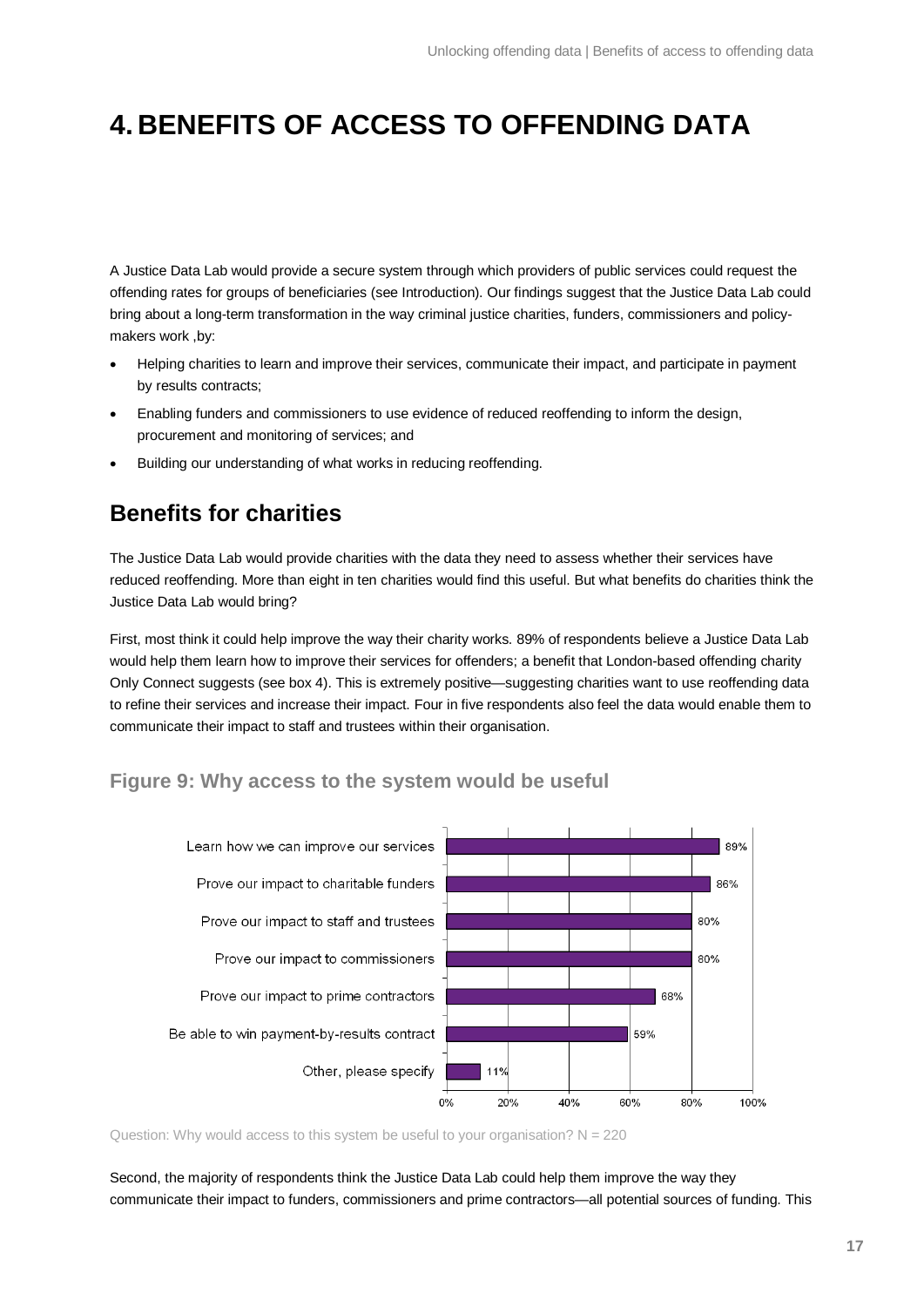suggests that criminal justice charities see the Justice Data Lab as a critical way of attracting funding at a time when many face an uncertain future.<sup>[23](#page-32-22)</sup> As the experience of The Prince's Trust shows, strong evidence of impact can certainly help charities in their dialogue with funders (Box 5).

Thirdly, roughly a third of respondents also feel the Justice Data Lab would help them win payment by results contracts, which require providers of public services to present robust evidence of their outcomes (see section 2). At present, charities struggle to secure payment by results contracts, often losing out to private companies.<sup>[24](#page-32-23)</sup> Several charities comment that easy access to offending data (through the Justice Data Lab) is one way of helping charities compete for payment by results contracts. Social Finance has shown how critical access to offending data is when pursuing a payment by results contract (Box 6).

*"Given that funding is moving towards payment by results models in the criminal justice system, giving third sector orgs [sic] access to data in order to prove the efficacy of their intervention on re-offending is essential."*

**Charity survey respondent**

#### **Box 4: Only Connect's access to local offending data**

Only Connect is an arts company and crime prevention charity that works with prisoners and ex-offenders. It has close relationships with its local Youth Offending Team and probation trust, which it uses to access information on the reoffending and previous convictions of those it works with. However, accessing data is not always easy. *'Though we often get access to the data, we have constant experience of blockages, particularly for more serious offenders,'* explains Mat Ilic, Policy & Research Director.

Accessing data has helped Only Connect staff better understand their impact. Sonia Archer, Director of their Cubitt Street club for ex-offenders, has seen this first hand: *'Having this data has allowed us to understand the needs of our members, which in turn allows us to provide a focused service. This helps with maintaining sustainable outcomes for their futures.'* NPC analysed this offending data for Only Connect in a 2011 report, *Unlocking Value*. This analysis used self-reported offending data which suggested that the charity reduced reoffending by half, a figure Only Connect has *'used in our annual report and bids to funders,'* says Mat.

However, Mat admitted, he *'would like to go one step beyond, to do a reconviction study along the Ministy of Justice's standards of evidence.'* Without the Justice Data Lab, it will be difficult for him to turn this aspiration into a reality

#### **Box 5: The Prince's Trust's access to offending data**

The Prince's Trust spent a year working with the National Police Improvement Agency (NPIA) developing and piloting a computer programme to enable them to access data from the Police National Computer on reoffending by 1,744 of the young people they work with.<sup>[25](#page-32-24)</sup>

The analysis showed that these young people's offending behaviour fell by 35% on average after participating in one of The Prince's Trust's programmes. This finding has been useful, as Richard Chadwick, Deputy Director at the charity explains: *'we have used it to assess the* 

*value of our impact to the state.'* The Prince's Trust has also used these findings *'in funding opportunities to explain how successful our programmes are.'*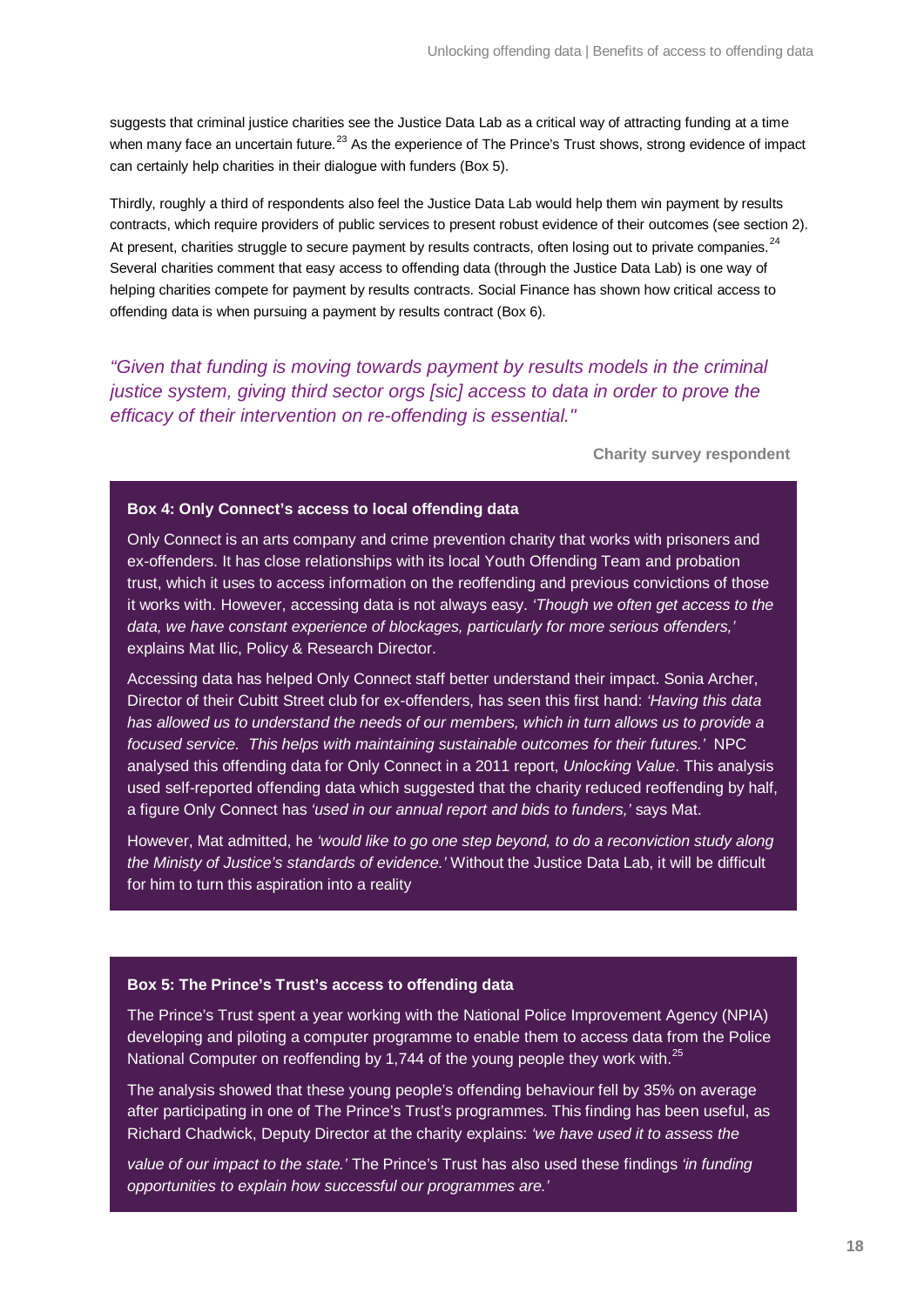Though the charity has benefited from access to offending data, Richard has concerns about the robustness of the findings: *'I know that our cohorts are more likely to reduce reoffending anyway as they grow up, we didn't want to take credit for stuff that wasn't down to us.'* He would like to compare data for his young people to a control group to answer the question: *'how much of the change in reoffending can we claim is down to our programme?'*

Richard also found it hard to use the data to improve the Prince's Trust's services as *'it is at an aggregate level for our programmes and regions'* but does not dig any deeper into the offending rates of specific groups. Richard felt that *'analysis by different aspects of profile—like ethnicity and gender—for specific programmes would be useful,'* as it would *'help us target certain programmes to certain groups.'*

All in all, Richard thinks the Justice Data Lab is *'a great idea,'* and one that he *'would love the Prince's Trust to be a part of.'* His hope is that the Justice Data Lab provides the analysis to allow him to attribute change in offending behaviour back to the Prince's Trust, and learn from findings to improve the charity's programmes.

#### **Box 6: Social Finance's access to data for a Social Impact Bond**

In the Peterborough Social Impact Bond pilot, government funding is tied to the outcome of reduced reoffending for short-sentenced male prisoners leaving HMP Peterborough.<sup>[26](#page-32-25)</sup> Social Finance is accessing reoffending data for prisoners involved in the pilot from the Police National Computer (PNC) so that it can target support more effectively. In addition Qinetiq and the University of Leicester will use PNC data when comparing reconviction rates of former Peterborough inmates to a matched control group to evaluate the programme.

Access to offending data was critical to allow Social Finance to develop a Social Impact Bond. It has been incredibly valuable. As Janette Powell, Director of the Peterborough pilot, puts it: *'we are analysing data to identify which of our clients have a higher propensity to reoffend… for example, does addressing housing or mental health problems appear to have an impact on reoffending?...it means we can target our interventions accordingly.'*

Janette is a great supporter of the concept of a Justice Data Lab. She feels it has the potential to create a more level playing field between large and small charities: *'at the moment, you have a hierarchy—there are those with the money to measure their impact, and small charities doing great work under the radar. [The Justice Data Lab] would allow small charities to prove themselves without huge amounts of money. It has the potential to turn that hierarchy upside down. You might find the small charities are having a bigger impact on reoffending.'* 

She also feels the Justice Data Lab could encourage the scaling up of proven interventions. Reflecting on a recent trip to America, she comments that: *'they have Blueprints, which is…a real marketplace for proven interventions. The Justice Data Lab would help us start to build that kind of marketplace in the UK.'*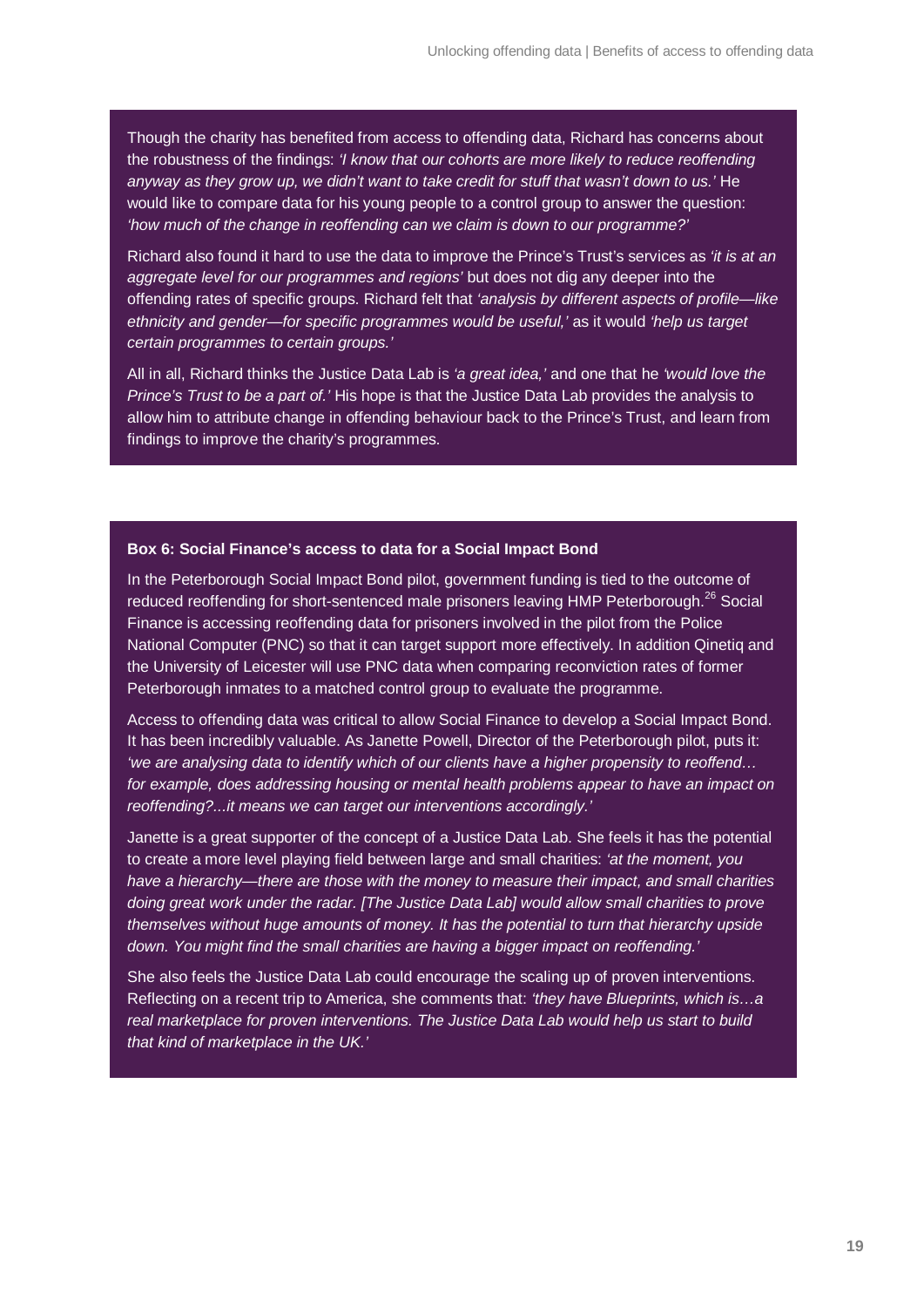### **Benefits for funders and commissioners**

We anticipate that the Justice Data Lab would have three main benefits for funders and commissioners, at three stages of the commissioning cycle:

- The Justice Data Lab could be used to identify the approaches that work—which interventions are most effective at reducing reoffending. Funders and commissioners could use this information when selecting services to fund (see recommendation 11).
- More charities would have evidence of their historic impact on reoffending. This would enable commissioners and funders to target resources to charities that are most effective at reducing reoffending.
- The Justice Data Lab would enable funders and commissioners to track the impact their funding has had on reoffending, by asking charities to provide standard offending reports (see recommendation 7).

It is critical that the Justice Data Lab works for funders and commissioners, so we recommend they be consulted on its design (see recommendation 5). If the Justice Data Lab goes live, they could also be involved in a community of practice, where they could learn how to benefit from it, and suggest improvements (see recommendation 10).

### **How would this improve knowledge of what works?**

We still do not know enough about what works to reduce reoffending. In this context, the Justice Data Lab represents a huge opportunity. By bringing together data on the impact of hundreds of charities and social enterprises, the Justice Data Lab could become a repository of evidence around what works in reducing reoffending. A number of charities we surveyed share this vision. They show enthusiasm for contributing to this evidence base—by allowing staff at the Justice Data

Lab to analyse the impact of their services on reoffending. But they also show interest in learning from the evidence base around what works. This would be a key feature of the system (see recommendation 11). However, using the Justice Data Lab as a repository of evidence for what works won't be easy.

*"This is an excellent concept… contributing to the body of data about what works with offenders."*

**Charity survey respondent**

### **Could the Justice Data Lab transform services for offenders?**

Based on the survey and our own discussions with charities, we think that a Justice Data Lab has the potential to transform services for offenders—but this will be a slow transformation. If it were to open tomorrow, it would probably take several months for the Justice Data Lab to release its first batch of data on offending. Charities receiving data on reoffending might immediately identify areas for improvement in their services, but these might then take months or even years to implement. Funders and commissioners may have to wait some years before the majority of charities they fund can provide evidence of their track record in reducing reoffending. Even with the foundation of a Justice Data Lab, we would still be a number of years away from most commissioners being able to select providers on the basis of their impact on reoffending, and having access to substantial findings on approaches that work.

The Justice Data Lab won't change services for offenders overnight, and would probably only begin to deliver its full potential in five to ten years. This is the nature of evidence-based policymaking and commissioning—it is not a quick fix. It requires patience and long-term commitment. The challenge will be to maintain long-term support for the Justice Data Lab, in particular from government. We think it is important to insulate the Justice Data Lab from policy shifts, for instance by spinning it out into a dedicated social enterprise (see recommendation 9).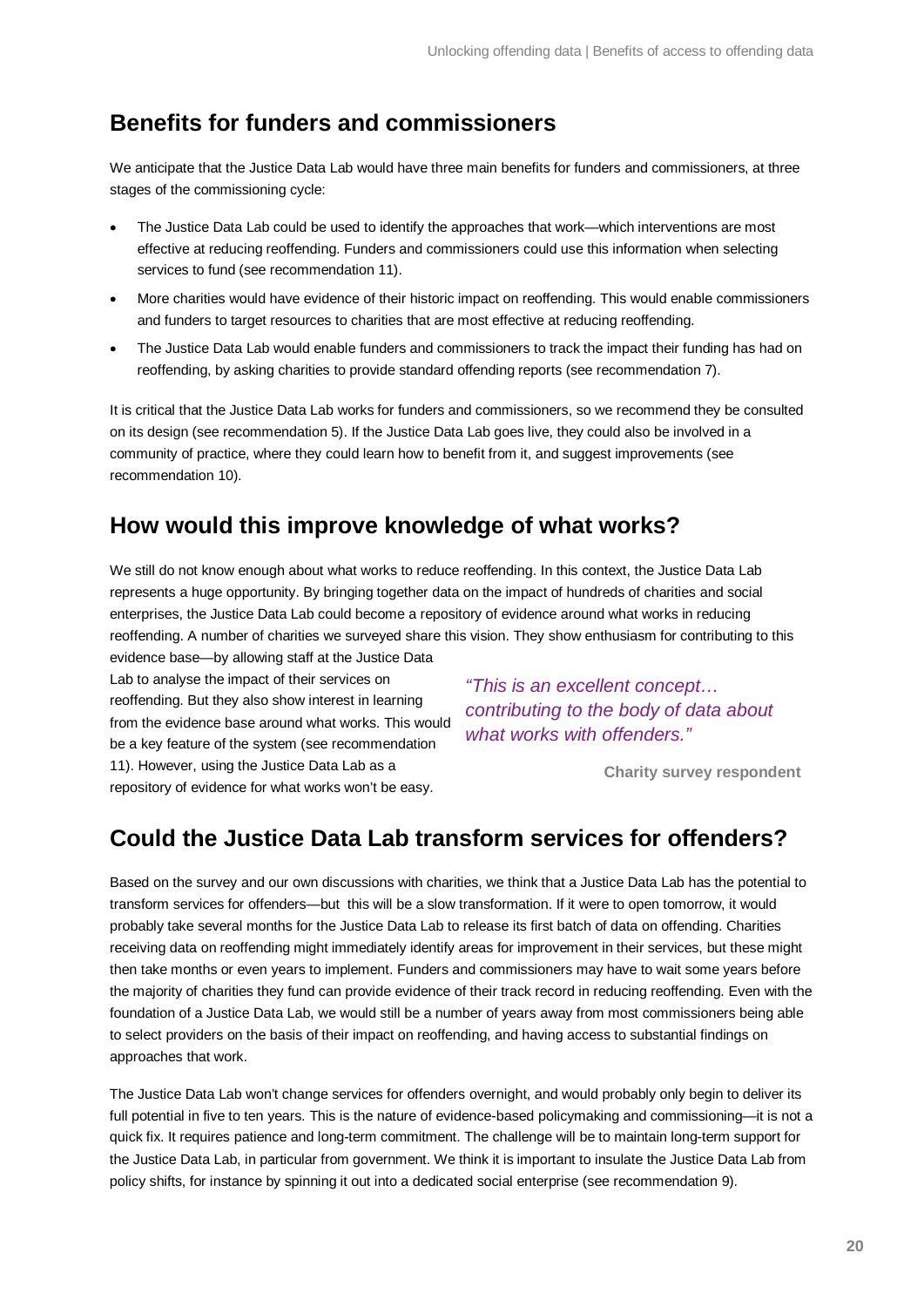The concept of a Justice Data Lab seems to hold real potential. However, commissioners, charities and other prospective users will only support it if they find it useful. In the next section, we start to sketch out what a useful Justice Data Lab might look like.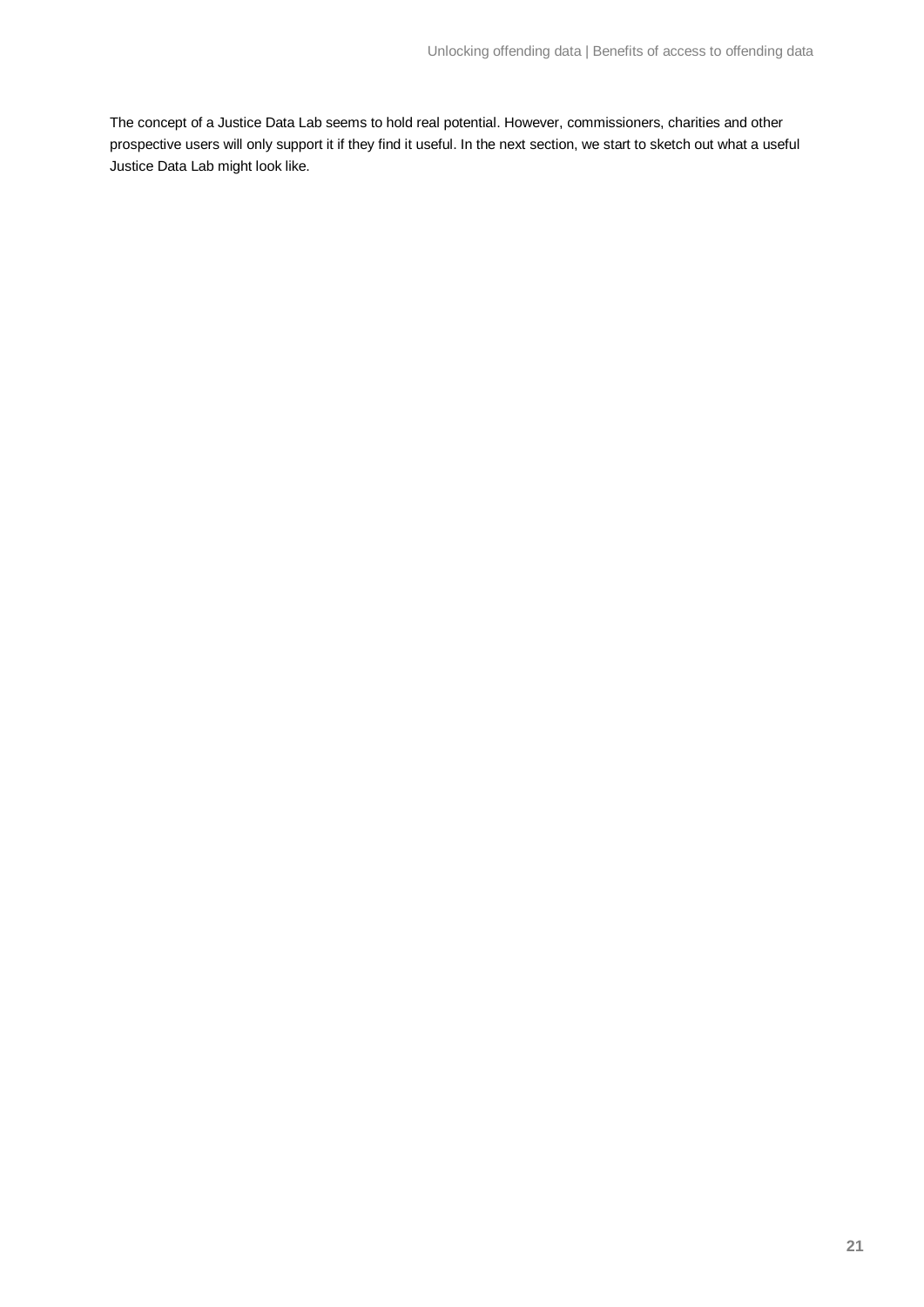# **5. MAKING THE NEW SYSTEM WORK**

Most of the charities that responded to our survey endorse the concept of a Justice Data Lab. However, to deliver on its potential the Justice Data Lab needs to work in practice. This means meeting the needs of all its potential users—not just public service providers like charities, but also funders, commissioners, policymakers and academics. These users should all be closely involved in developing the Justice Data Lab.

NPC's particular focus is to ensure the Justice Data Lab meets charities' requirements. With regard to charities, our survey finds that:

- The Justice Data Lab is feasible, and most charities can provide the data needed to match their beneficiaries with national offending data.
- Charities want a system that is flexible, providing data that is robust, yet nuanced, and easy to interpret. They would also like the Justice Data Lab to be a repository for evidence about what works.
- A minority of charities have concerns about the Justice Data Lab, including its effect on their relationship with beneficiaries, which would be best addressed through good, user-led design and communications.

### **Is the Justice Data Lab feasible?**

In autumn 2011, NPC completed a short feasibility study exploring the potential for a national offending data access system like the Justice Data Lab. We concluded that such a system is feasible, because:

- Individual charities already access offending data on a small scale. This shows that it is possible to match lists of charities' beneficiaries with national offending databases, and then assess charities' impact on reoffending (see case studies in section 4).
- Recent data access initiatives show that it is possible to build a large-scale national data access system. Several research data centres have been developed to give academics access to sensitive data on individuals for research, whilst minimising the risk of misuse. Examples include the ONS Virtual Microdata Laboratory, the HMRC Datalab, and the Secure Data Service. These suggest that it would be possible to provide many organisations with access to sensitive statutory data in a way that is low-cost, secure and legal.

Our survey further supported the idea that the Justice Data Lab would be practically feasible:

- Most charities could provide key data needed to match their beneficiaries with offending records.<sup>[27](#page-32-26)</sup>
- 87% of charities say they would be happy to ask their beneficiaries to access their offending data.<sup>[28](#page-32-27)</sup>

### **What do charities want from the Justice Data Lab?**

#### **Flexible access**

Charities say they would want to access the Justice Data Lab at a variety of frequencies—some regularly (for monitoring) and some ad hoc (for one-off evaluations). This suggests that the Justice Data Lab should combine a contract service paid for by subscription with a pay as you go service paid for by one-off payments (see recommendation 4).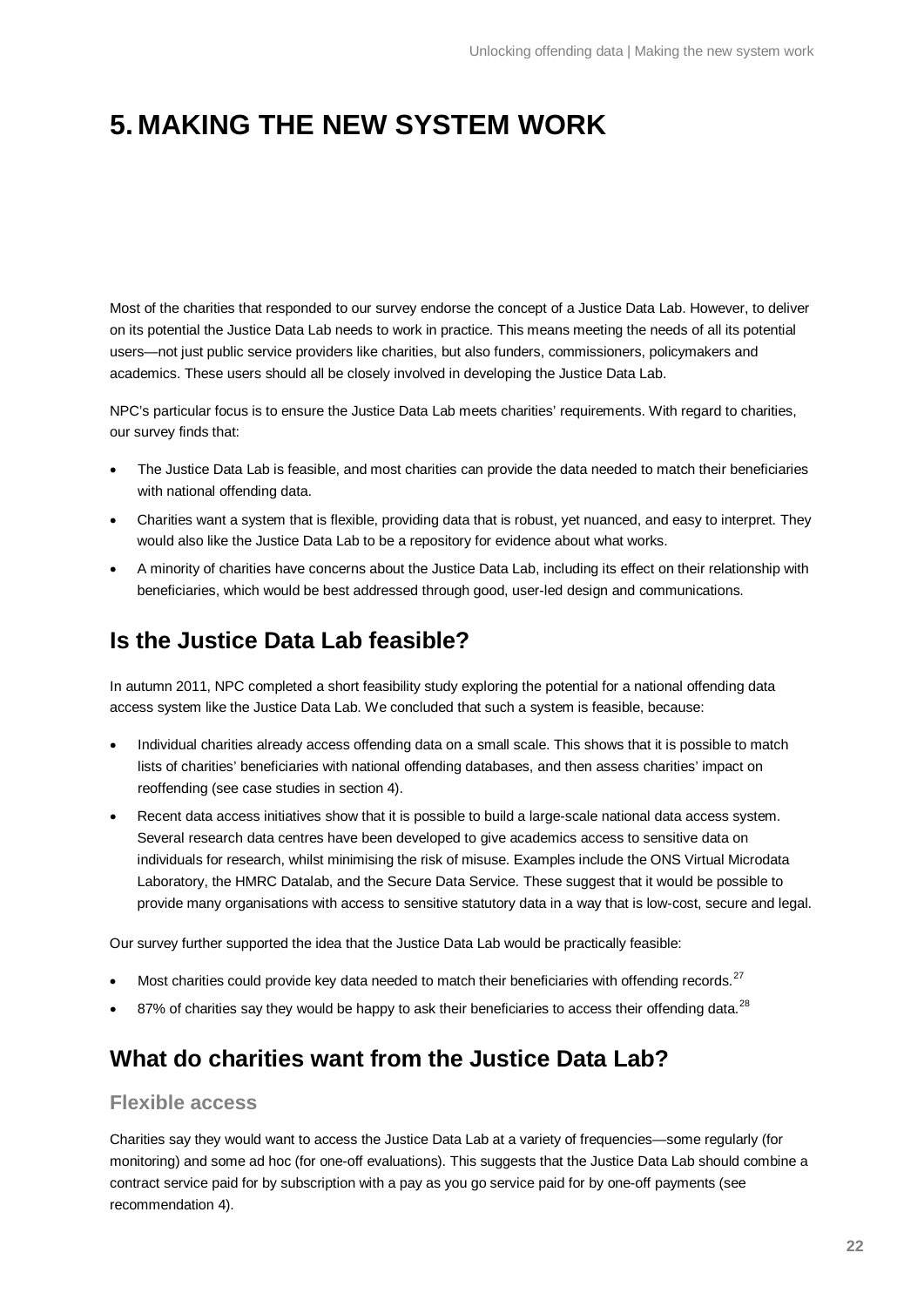

### **Figure 10: Desired frequency of access to data**

Question: How often do you think your organisation would want to access this offending data?  $N = 220$ 

### **Robust but nuanced**

Several charities comment on the importance of the Justice Data Lab being robust. Several feel that the ability to report impact on reoffending using a standard national dataset would carry weight with funders and commissioners. However, the data provided must also be nuanced (see recommendation 6). For many offenders, committing fewer crimes or less serious crimes represents huge progress. Several charities feel the Justice Data Lab should provide data on the frequency and severity of crimes, not simply a binary measure (whether or not someone has offended).

*"It would be important to have… data about the nature and frequency of previous and subsequent offences... if a person had previously committed a number of serious crimes, but following an intervention, was then arrested for shoplifting, we should be able to distinguish between those two situations."* 

**Charity survey respondent**

### **Easy to interpret**

Charity staff often do not have the time or skills to analyse the outcomes data they collect. Our survey suggests they would like the Justice Data Lab to provide standard analysis to help them answer two key questions (see recommendation 2).

| Question                                                                     | <b>Type of analysis</b>                                                                                                                         | this 'essential' this 'useful' | <b>Charities rating Charities rating</b> |
|------------------------------------------------------------------------------|-------------------------------------------------------------------------------------------------------------------------------------------------|--------------------------------|------------------------------------------|
| What impact has my charity's<br>work had on the reoffending                  | <b>Pre-post:</b> Analysis of offending histories of<br>beneficiaries over several years, both before<br>and after the charity worked with them. | 57%                            | 41%                                      |
| rates of our beneficiaries?                                                  | <b>Control group:</b> Comparison with reoffending<br>rates of other offenders.                                                                  | 54%                            | 42%                                      |
| Can we improve our services?<br>Are there groups we could<br>support better? | Analysis by profile: Breakdowns by<br>different aspects of profile (eg, age, gender).                                                           | <b>58%</b>                     | 41%                                      |

Question: Please rate how useful it would be to have the following types of analysis conducted on the reoffending data of your beneficiaries.  $N = 220$ ; 219; 219.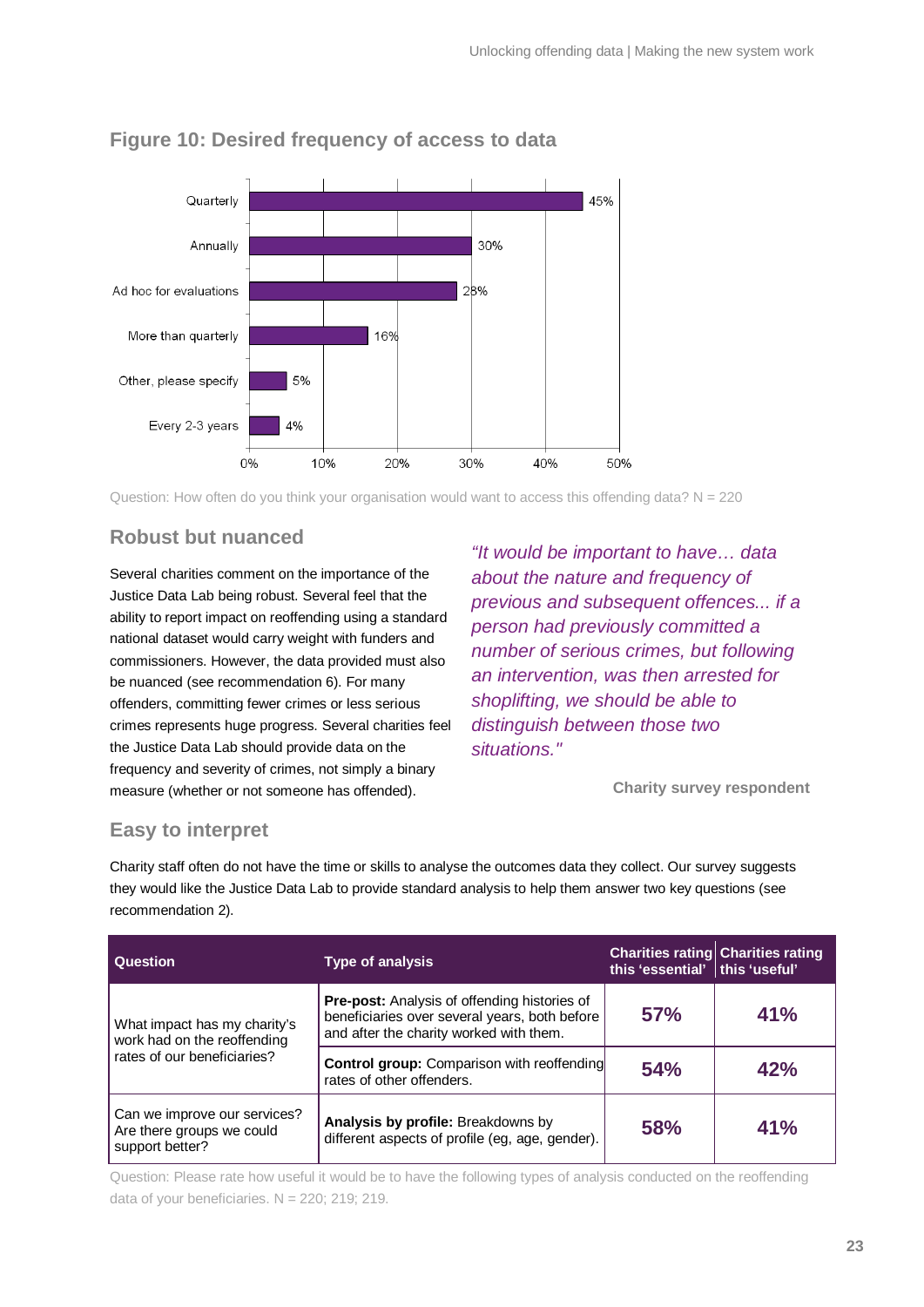*"It is always difficult to show that it was your involvement that made the difference or contributed so anything that drills down into that would be useful."*

**Charity survey respondent**

A number of charities also said they would like the Justice Data Lab to become a repository of evidence for what works (see recommendation 11). This will be a complex task, but the Justice Data Lab could draw inspiration from existing approaches.

#### **Box 7: Two models for identifying what works**

The Justice Data Lab could use the following models to disseminate evidence of promising and proven interventions to charities, funders, commissioners and policy-makers:

- **Promising: Meta-analysis** is a statistical technique for combining findings from independent studies. This could be used in the Justice Data Lab to analyse the reoffending rates of people who received similar services, such as mentoring, from a range of charities. Charities submitting data would need to 'tag' the type of service an offender had received. This presents challenges to charities who may not share definitions of service types. However, this sort of analysis could help identify promising interventions that could then be evaluated more robustly.
- **Proven: Clearinghouses** are online databases of evidence-based programmes, which list programmes (for example, Cognitive Behaviour Therapy), describing how they are delivered, and the outcomes they achieve. $^{29}$  $^{29}$  $^{29}$  To identify proven interventions, the Ministry of Justice could enable people to conduct robust evaluations (using a control group) of well-defined programmes. This could not be done for all charities submitting data, and promising interventions would need to be cherry picked for this more rigorous analysis.

### **Why are a minority of charities still reluctant?**

A minority of charities surveyed were either unsure that the Justice Data Lab would be useful (5%), or felt it would not be useful (2%). This group expressed a range of concerns:

- $38\%$  (N = 6 individuals) were afraid it would affect their relationship with beneficiaries;
- 25% ( $N = 4$ ) felt they lacked the capacity or skills to analyse or use the data;
- 19% ( $N = 3$ ) had legal concerns; and
- 19% ( $N = 3$ ) had data security concerns.

The fact that so few charities are concerned is very encouraging. However, their concerns should not be ignored. The relationship between frontline staff and beneficiaries is a critical factor in the success of many interventions. This is particularly true with offenders who may lack trust in people in positions of authority.<sup>[30](#page-32-29)</sup> For this reason, some criminal justice charities may be particularly wary of access to offending data negatively affecting relationships with offenders.

Most of the concerns raised can be addressed through good, user-led design and clear, sensitive communications. To ensure charities' views are taken on board, we recommend the Ministry of Justice forms a Justice Data Lab Charity Advisory Panel to consult on the design and early implementation of the Justice Data Lab (Recommendation 5).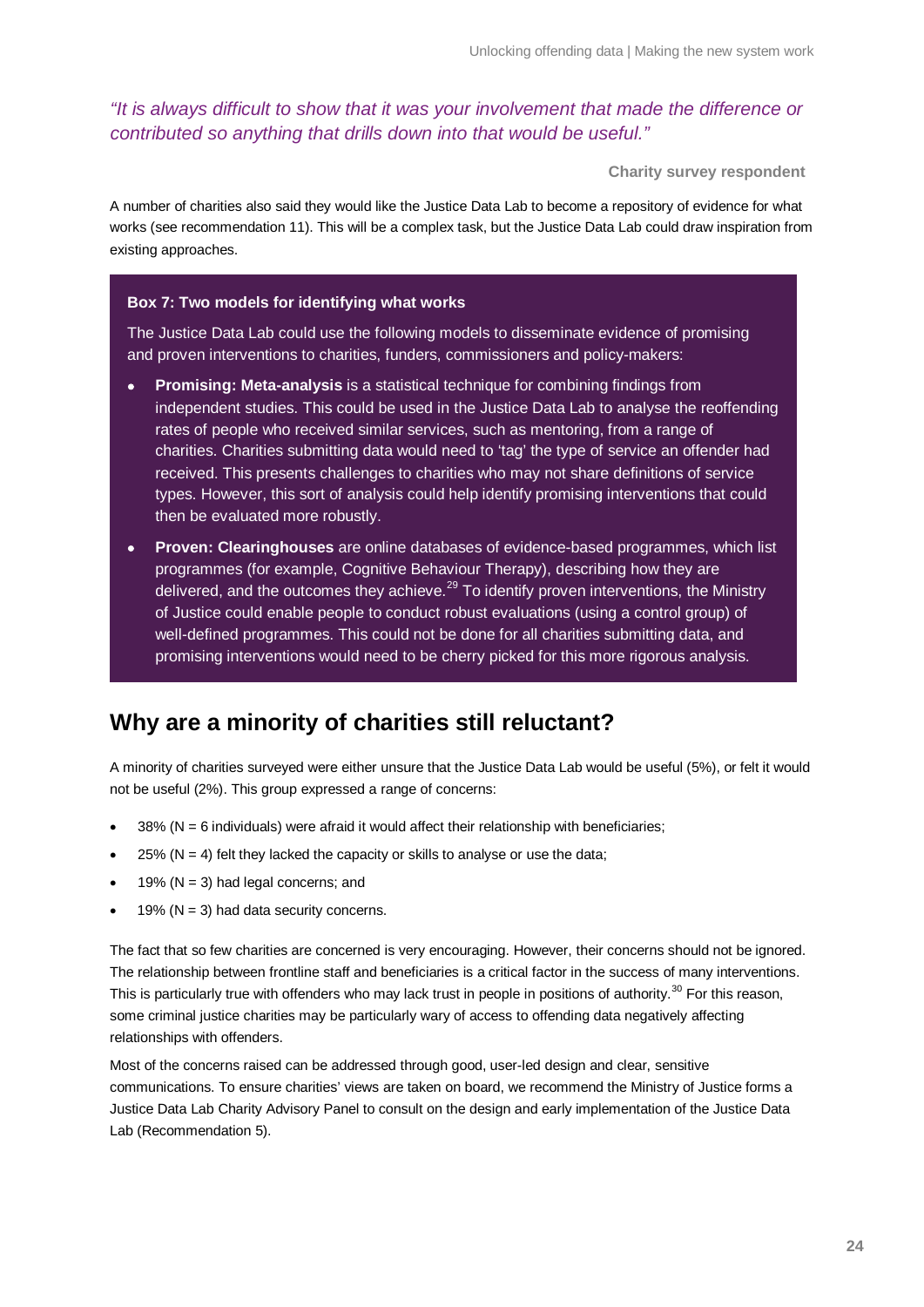# **6. RECOMMENDATIONS AND FINAL REFLECTIONS**

## **Recommendations**

We recommend that the Ministry of Justice develops a Justice Data Lab. We suggest that this Justice Data Lab is built on the following principles:

- **Accessible and useful**: The Justice Data Lab should be appropriate and user-friendly for charities and social enterprises of all sizes. This means no charity or social enterprise should be excluded from accessing the Justice Data Lab either because the cost is prohibitive or the data is too complex to interpret. To ensure the Justice Data Lab is accessible and useful, we suggest involving users closely in its development.
- **Robust but realistic**: Our hope is that data provided by the Justice Data Lab becomes the industry standard in the criminal justice sector. To achieve this the Justice Data Lab needs to be robust and reliable. But it also needs to be realistic in its demands on charities: pragmatism is required to ensure high standards do not exclude the smallest organisations.
- **Sustainable**: To deliver long-term improvements in the use of evidence in the criminal justice sector, the Justice Data Lab needs to be sustainable. We suggest the government considers a range of options for achieving sustainability, including spinning the Justice Data Lab out as a social enterprise.

Our full recommendations, based on our survey findings, are overleaf.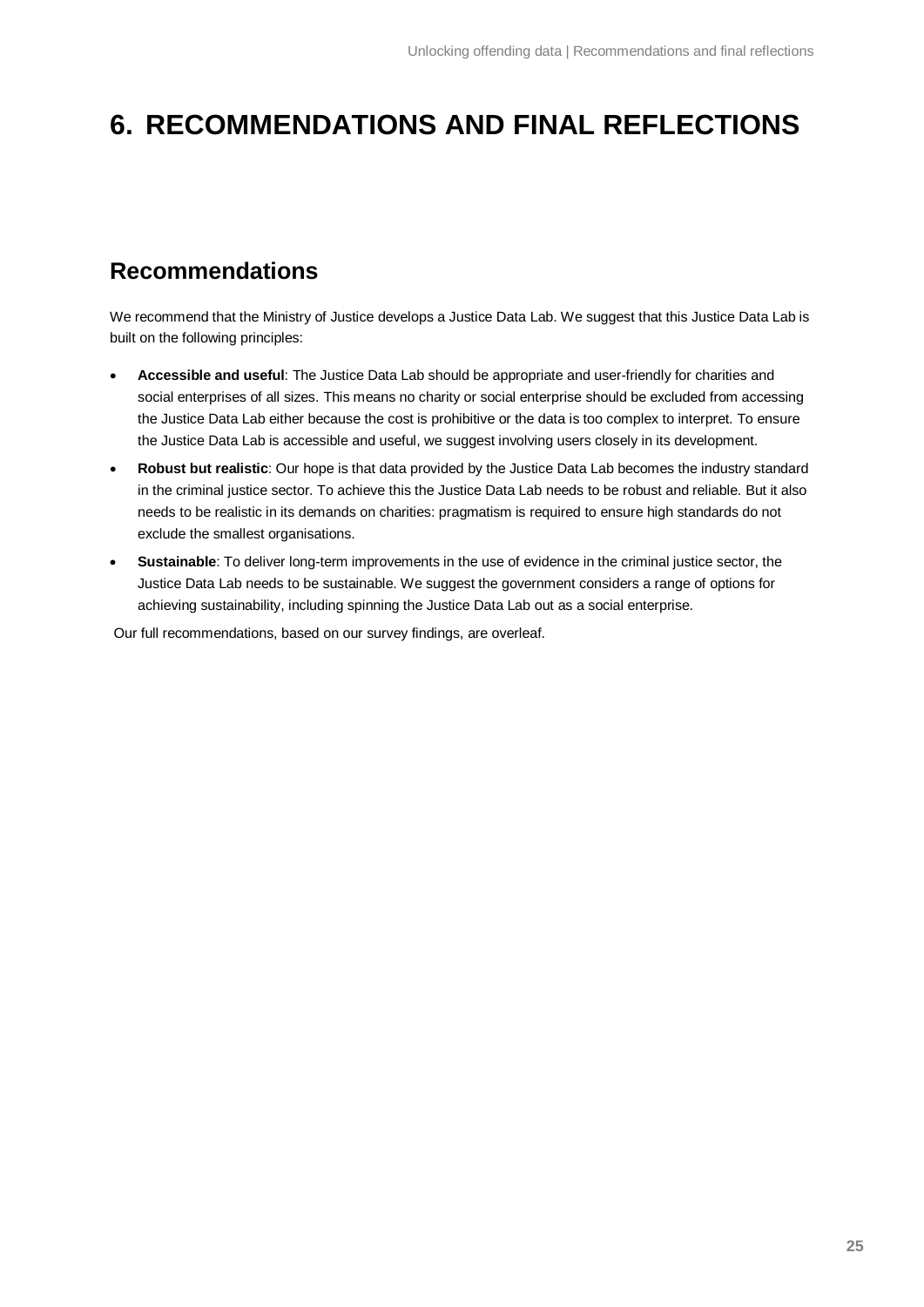| <b>Principle</b>                | <b>Recommendation</b>                                                                                                                                                                                                                                                                                                                         |  |  |  |  |
|---------------------------------|-----------------------------------------------------------------------------------------------------------------------------------------------------------------------------------------------------------------------------------------------------------------------------------------------------------------------------------------------|--|--|--|--|
|                                 | 1.<br>Data should be made available to charities and social enterprises of all sizes.<br>This is critical to ensure widespread uptake of the Justice Data Lab. Even charities<br>with a very small sample size should be provided with data.                                                                                                  |  |  |  |  |
|                                 | The Justice Data Lab should conduct key analyses as standard to enable<br>2.<br>charities to assess the difference they have made (eg, through a control group), and to<br>identify which groups they help most, and which they could potentially help more (eg,<br>by breaking down offending rates by age group or ethnicity).              |  |  |  |  |
| <b>Accessible</b><br>and useful | 3.<br>If charging is introduced, variable pricing should be provided to ensure cost is not<br>a barrier to access, even for the smallest charities. Guidance should be published to<br>encourage commissioners and funders to build the cost of accessing the Justice Data<br>Lab into contracts and grants.                                  |  |  |  |  |
|                                 | Both contract and pay as you go services should be available so the Justice Data<br>4.<br>Lab can be used both for routine outcomes monitoring and one-off evaluations.                                                                                                                                                                       |  |  |  |  |
|                                 | Form a Justice Data Lab Charity Advisory Panel, bringing a cross-section of<br>5.<br>criminal justice charities and social enterprises to advise on the development and early<br>implementation of the Justice Data Lab. Form similar groups for commissioners,<br>funders, policymakers, and academics.                                      |  |  |  |  |
|                                 | Ensure the data is robust yet nuanced. The Justice Data Lab should use the latest<br>6.<br>approaches to data matching and the most complete government offending data sets.<br>However, it should also use a nuanced offending measure that includes frequency and<br>severity of offences, not simply a binary offending measure.           |  |  |  |  |
| <b>Robust but</b><br>realistic  | 7.<br>Produce high quality standard reports that aim to become the standard impact<br>reporting method for public service providers (including charities).                                                                                                                                                                                    |  |  |  |  |
|                                 | 8.<br>Develop two or three standards of evidence that convey the strength of the data<br>(eg, sample size, statistical significance). These should accommodate all types of<br>organisations, from a small charity with a small sample size seeking basic outcomes<br>data, to a large charity looking to conduct a randomized control trial. |  |  |  |  |
|                                 | Ensure the Justice Data Lab can be insulated from policy changes, for instance,<br>9.<br>by spinning it out into a dedicated social enterprise with a sustainable business plan.                                                                                                                                                              |  |  |  |  |
| <b>Sustainable</b>              | 10. Build a Justice Data Lab Community of Practice where users of the Justice Data<br>Lab can come together to learn from one another and suggest ways to improve the<br>Justice Data Lab. This community should bring together charities and other public<br>service providers, funders, commissioners, policymakers and academics.          |  |  |  |  |
|                                 | 11. Build a library of what works into the Justice Data Lab, listing interventions that are<br>proven to reduce reoffending, and those that seem promising. If appropriate, link the<br>Justice Data Lab with an existing 'clearinghouse' for proven interventions.                                                                           |  |  |  |  |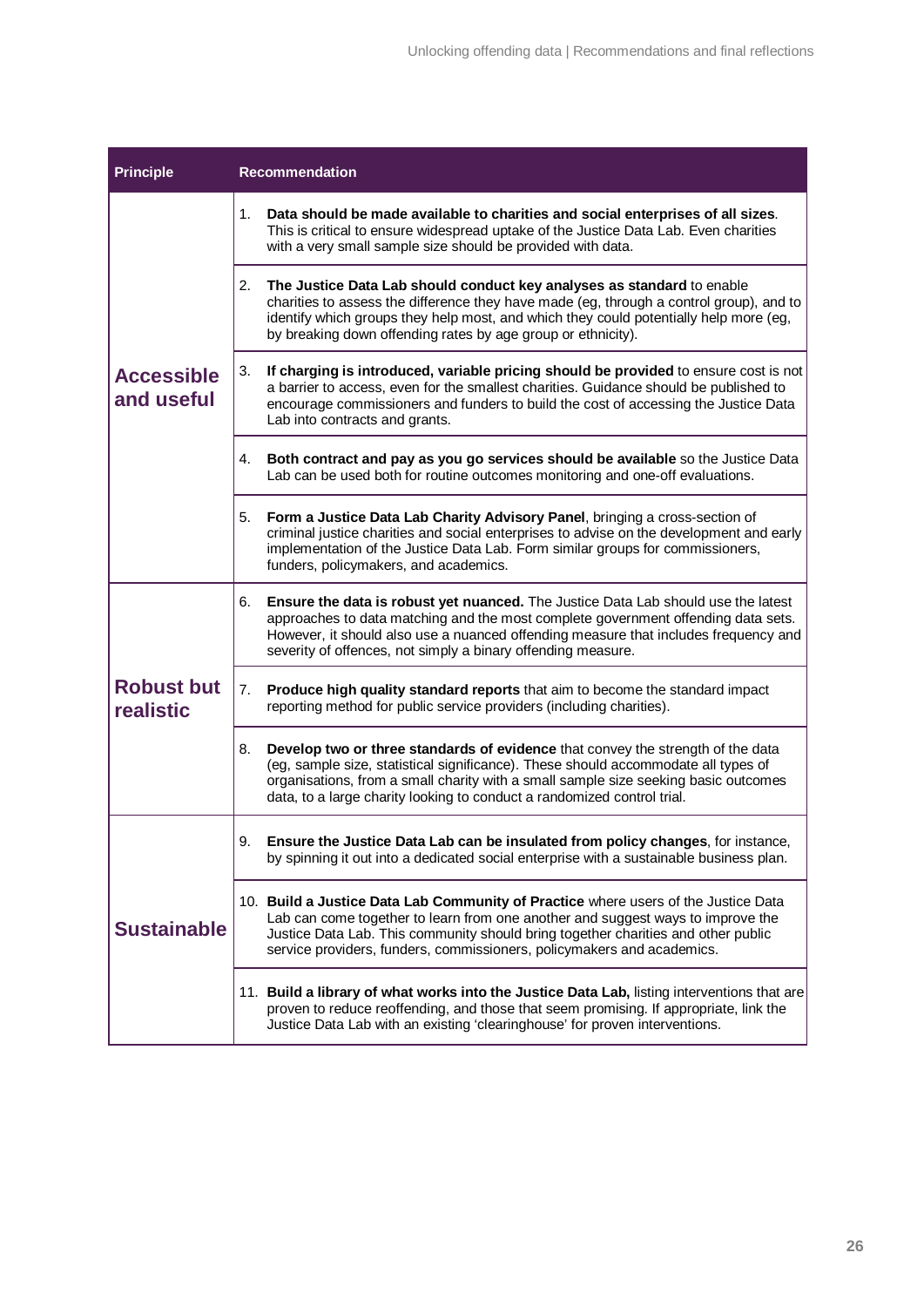### **Final reflections**

#### *"Investigate what's working and clone it."*

**Dan and Chip Heath[31](#page-32-30)**

The UK government faces a difficult challenge: addressing pressing and intractable social needs, like rehabilitating offenders, with shrinking resources. The response from some in the coalition government has been to encourage public agencies to direct their resources towards services that are proven to tackle social problems. In short, to investigate what's working and clone it.

A growing number of policymakers, commissioners, and public service providers are making concerted efforts to find out what works in order to replicate it. They are at the frontier of a new movement towards more evidencebased policymaking and commissioning. Much like frontiersman of the past, they lack a body of knowledge for how to get by in an unknown and hostile territory. A Justice Data Lab offers an invaluable tool to help them make the best decisions. If successful, it could become a repository of promising and proven interventions, which can then be adopted by organisations providing services to offenders.

*'Investigate what's working and clone it'* could be a mantra for the ideas underpinning data labs. If it works well, the Justice Data Lab model could be copied by other Whitehall departments and even governments around the world. It could become, in the words of Dan and Chip Heath, a 'bright spot'—a small example of good practice that can help tackle the big challenge of using government data for social good.

A Justice Data Lab has the potential to transform the way evidence informs policy and practice in criminal justice. But what does it tell us about the changing role of government, and the future of public services? Is central government's role now just to equip commissioners and public service providers to deliver services that have the greatest impact—becoming a facilitator state, supporting and informing, rather than dictating to, the frontline? What does the idea of a Justice Data Lab tell us about data access? Is opening up data in this way a sign that the data revolution is coming to government, democratising access to data so even the smallest charities can understand their impact? Only time will tell.

What is clear is that most charities and social enterprises would welcome the foundation of a Justice Data Lab. Given its transformative potential, there is every reason to support its creation.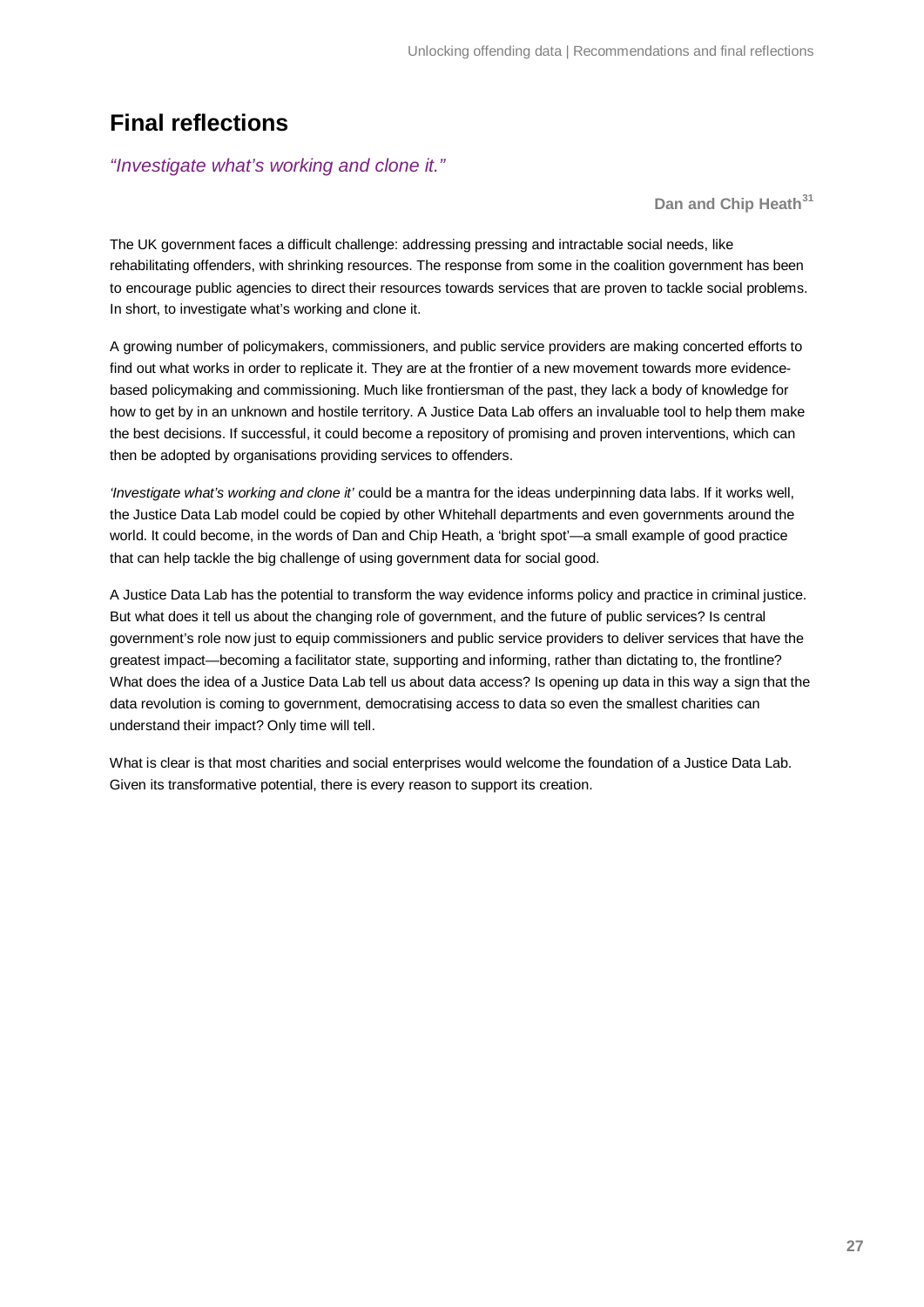# **APPENDIX 2: METHODOLOGY AND SAMPLE**

### **Overview of methodology**



## **Survey sample**

### **Location of respondents**

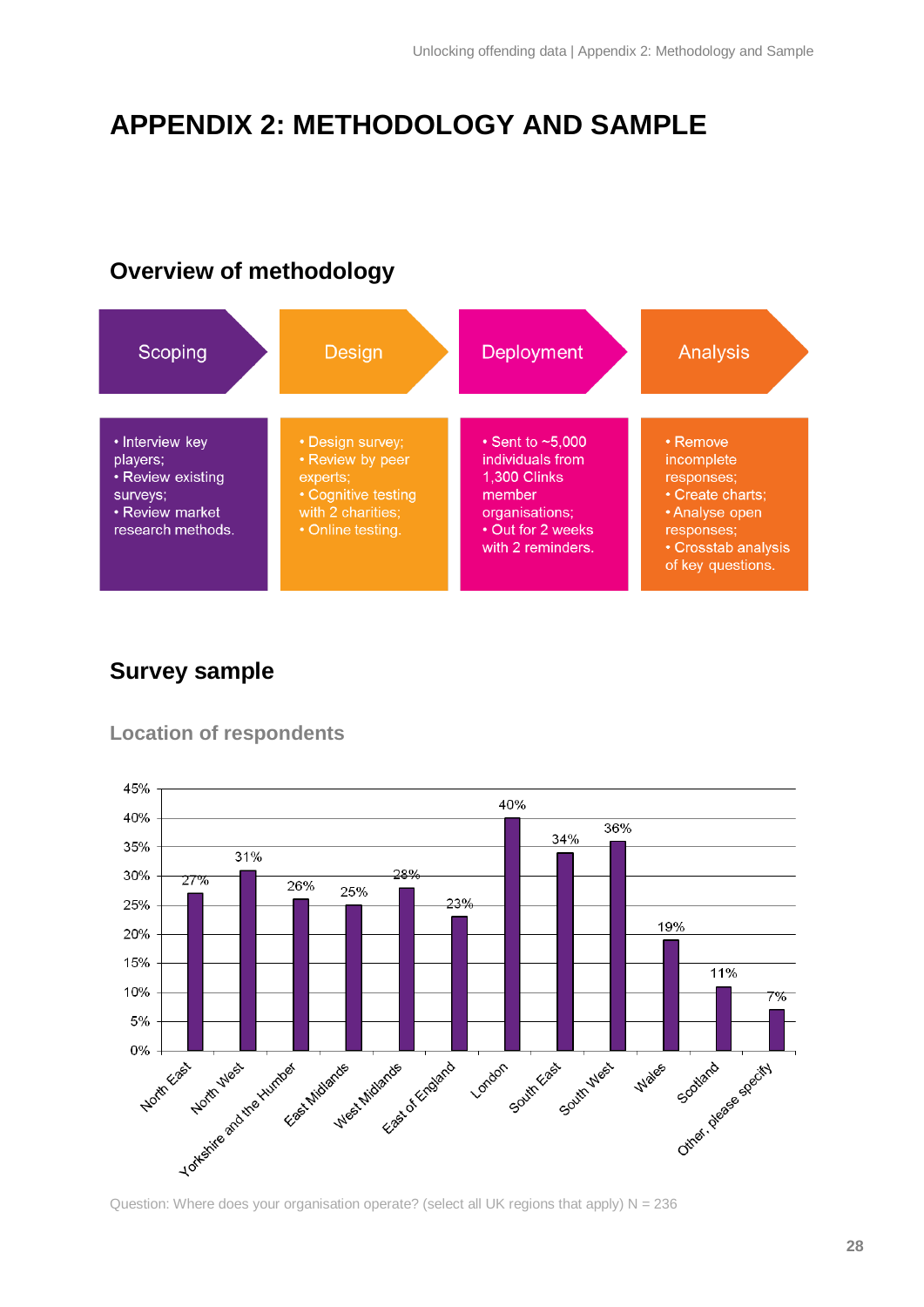

### **Number of staff per organisation**

Question: How many staff are employed by your organisation? (select one option)  $N = 236$ 

### **Annual income**



Question: What was your organisation's turnover in the last financial year?  $N = 236$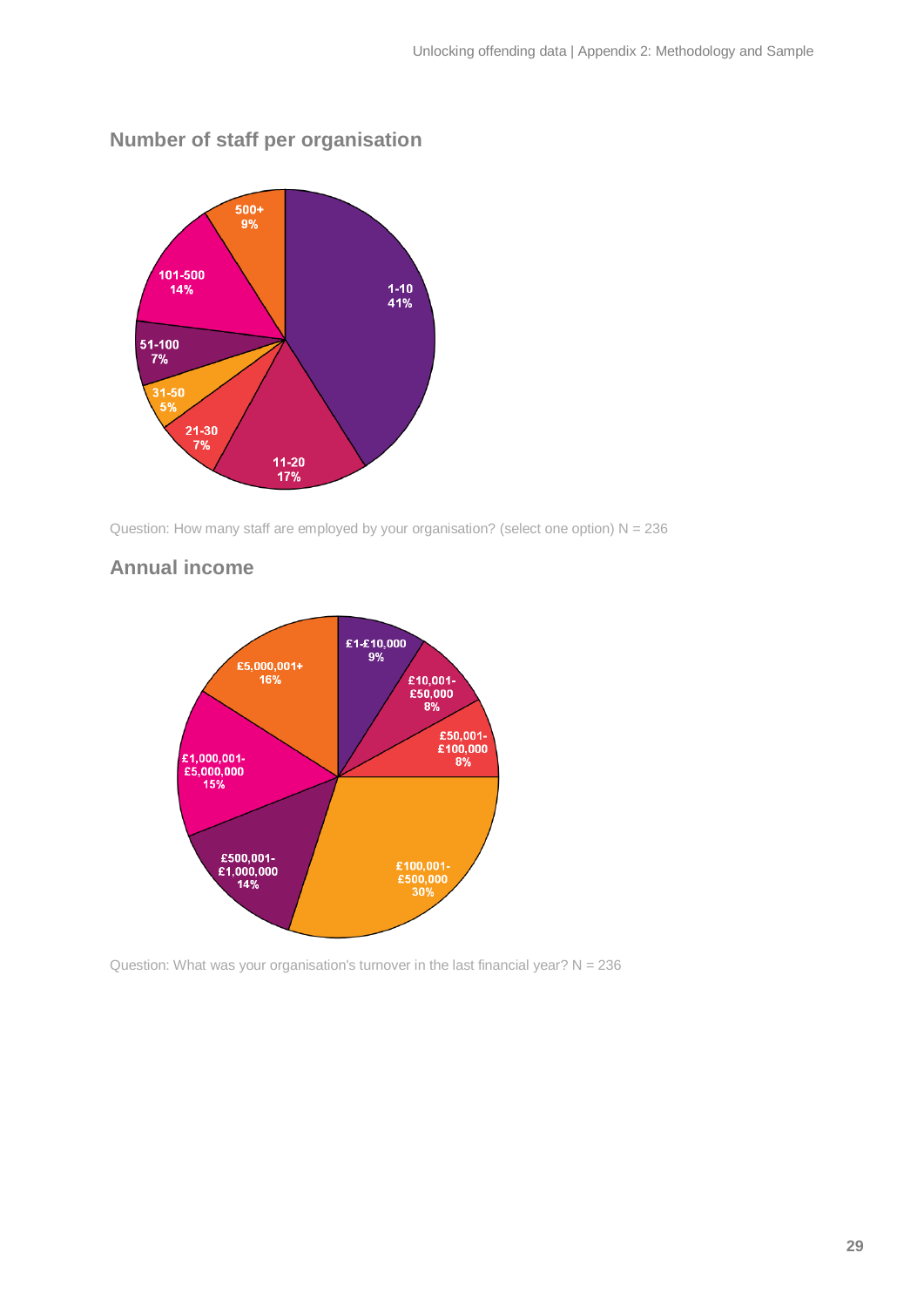

### **Issues addressed**

Question: What issues does your organisation help offenders to address? (Please select all that apply) N = 236

### **Main source of funding**



Question: What is your organisation's main source of funding? (Please select one option)  $N = 236$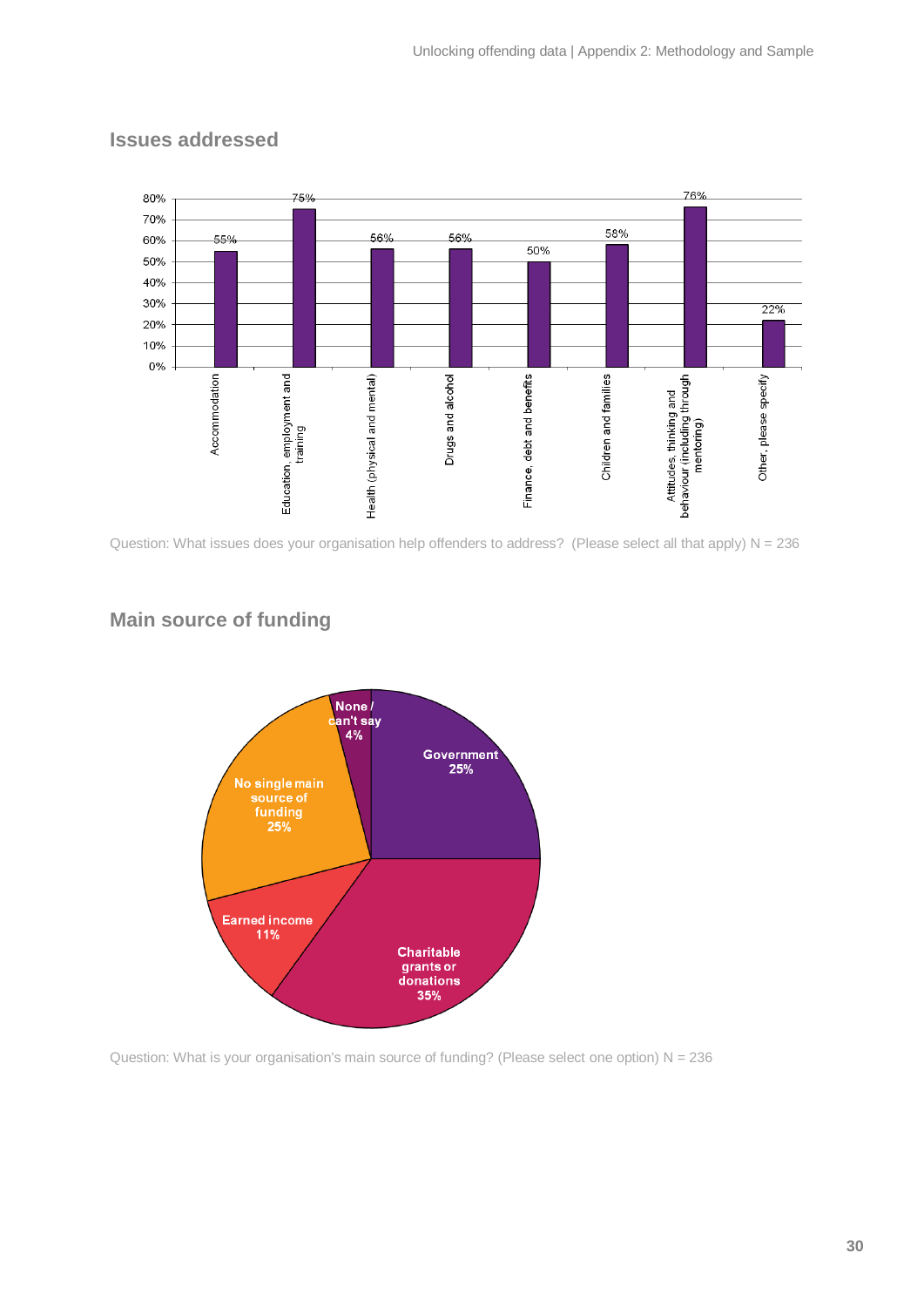# **APPENDIX 2: CURRENT ROUTES TO OFFENDING DATA**

# **Current routes to access offending data**

| <b>Source</b>                                   | Data access process                                                  | Type of data                         | <b>Quality of data</b>               | <b>Analysis</b><br>conducted<br>as standard |
|-------------------------------------------------|----------------------------------------------------------------------|--------------------------------------|--------------------------------------|---------------------------------------------|
| Police Force Crime<br>Records                   | Application to local<br>force                                        | Crime                                | Rich and live (fully)<br>up to date) | None                                        |
| National Offender<br>Management<br>Service data | No central access, local<br>access via prison or<br>probation trust. | Prison & probation<br>indicators     | Rich but not fully<br>live           | None                                        |
| Ministry of Justice                             | Confidentiality<br>agreements                                        | Crime and court<br>convictions       | Rich but not fully<br>live           | <b>None</b>                                 |
| Youth Offending<br>Team data                    | Local relationships                                                  | Police, courts, prison,<br>probation | Rich but not fully<br>live           | None                                        |
| Home Office (Police<br>National Computer)       | Lengthy, stringent<br>process.                                       | Crime and<br>convictions             | Rich and live                        | None                                        |
| Courts Data                                     | Freedom of Information<br>request                                    | Convictions                          | Rich and live                        | None                                        |

Source: NPC feasibility study (unpublished)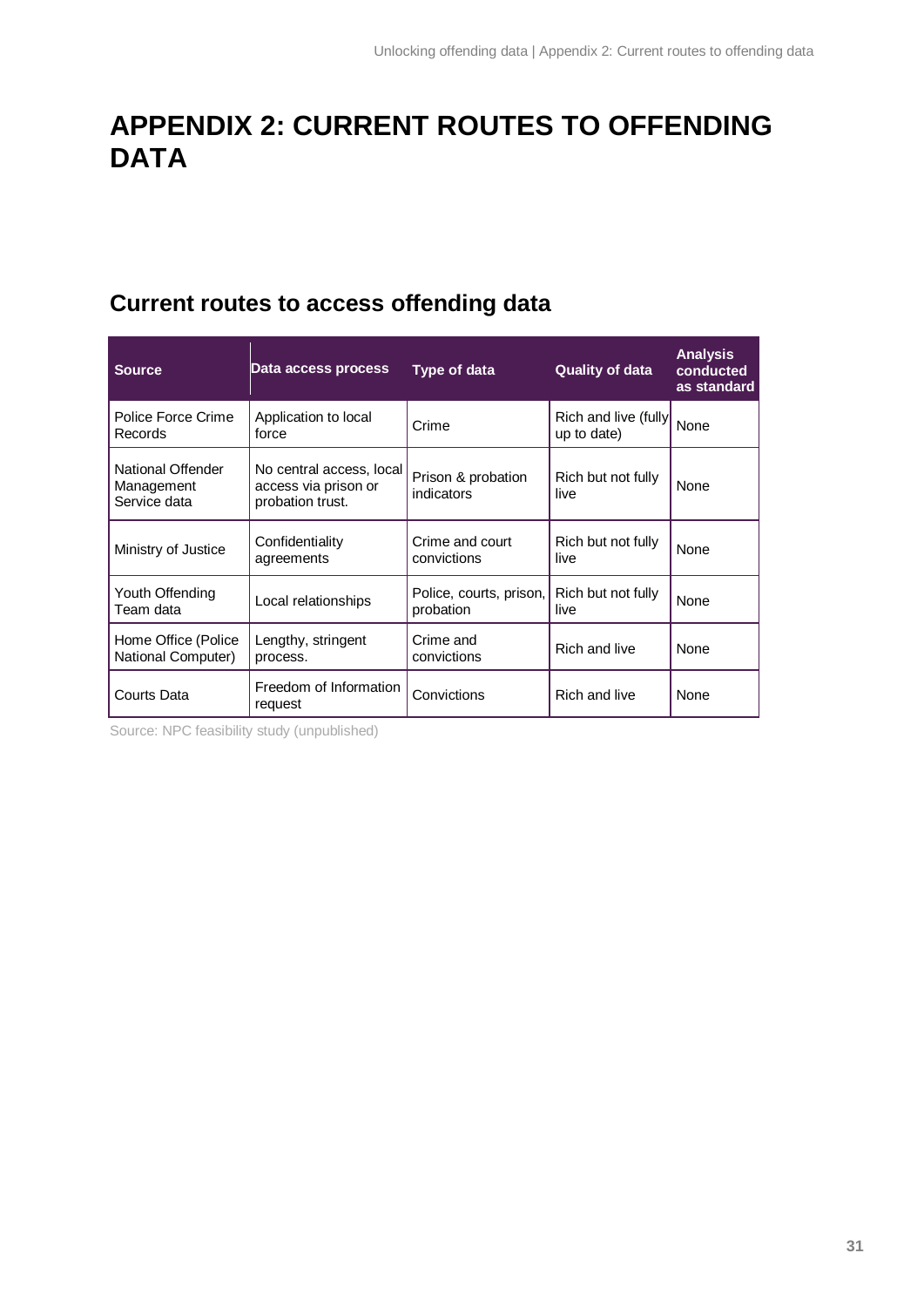# **REFERENCES**

<sup>4</sup> Home office (2005) *The economic and social costs of crime*.

<sup>5</sup> http://www.hmrc.gov.uk/datalab/

<sup>6</sup> Prison Reform Trust (June 2012) *Bromley briefings prison factfile*.

<sup>7</sup> Ministry of Justice (2012) *Population and capacity briefing for 22 June 2012*. Ministry of Justice.

<sup>8</sup> Prison Reform Trust (June 2012) *Bromley briefings prison factfile*.

<sup>9</sup> We use £64bn for the total cost of crime, derived from National Audit Office (2010) *The youth justice system in England and Wales: Reducing offending by young people*. This updates the widely accepted Home Office (2000) cost of crime (£60bn) to 2010 by adjusting upwards for inflation, and down for reduction in crime levels to arrive at a range of £50bn–£64bn.

<sup>10</sup> Prison Reform Trust (June 2012) *Bromley briefings prison factfile*.

<sup>11</sup> 60% of short sentence offenders re-offend within a year. National Audit Office (March 2010) *Managing offenders on short custodial sentences.*

<sup>12</sup> Joy, I. (2010) *Preparing for cuts: How funders should support charities in a world of government cuts and changing funding structures.* New Philanthropy Capital.

<sup>13</sup> BBC website, http://www.bbc.co.uk/news/uk-politics-11579979

<sup>14</sup> Audit Commission (2004) *Youth Justice 2004: A review of the reformed youth justice system*.

<sup>15</sup> Petrosino, A., Turpin Petrosino, C. and Beulher, J. (2003) *Scared straight and other juvenile awareness programmes for preventing juvenile delinquency: a systematic review of randomised experimental evidence.* The Annals of the American Academy of Political and Social Science, 589 (1): p.41-61.

<sup>16</sup> The National Audit Office (2010) *The Youth Justice System in England and Wales: Reducing offending by young people. Ministry of Justice.*

<sup>17</sup> http://www.justice.gov.uk/news/features/rehabilitation-revolution-next-steps-announced

<sup>18</sup> Cabinet Office (June 2012) *Open ata White Paper: Unleashing the potential*.

<sup>19</sup> Nevill, C., & Lumley, T. (2011) *Impact measurement in the youth justice sector.*

 $^{20}$  236 is 14% of 1.744 third sector organisations who identified offenders, ex-offenders and their families as one of their main client groups in Third Sector Research Centre (2008) *National Survey of Third Sector Organisations*.

<sup>21</sup> Pritchard, D., Ni Ogain, E., & Lumley, T. (2012) *Making an impact*. New Philanthropy Capital.

<sup>22</sup> These estimates are based on the findings of: Third Sector Research Centre (2008) *National Survey of Third Sector Organisations*. 1,465 is 84% of the 1,744 charities and social enterprises that *said 'offenders, ex-offenders and their families is one of our main client groups.'* 15,420 is 84% of the 18,144 charities and social enterprises that said *'offenders, ex-offenders and their families are one of our client groups.'*

<sup>23</sup> Red Ochre for Clinks (2012) *When the dust settles*.

 $24$  For example, all but one of the Work Programme contracts went to private companies.

<sup>25</sup> Chadwick, R. (2009) *Summary of Prince's Trust work with the National Policing Improvement Agency (NPIA) on measuring young people's offending rates.* The Prince's Trust.

<sup>26</sup> Social Finance and Ministry of Justice (2010) *Press release: Minister launches social impact bond pilot*.

 $27$  Around nine in ten could provide their name, gender, and date of birth. Over two-thirds could provide their address and the name of their prison or probation trust. Over half could provide prison leaving data and prison number.

 <sup>1</sup> For those serving sentences of less than 12 months this increases to 56.8%, an increase of 2.6 percentage points from 2000. For those who have served more than 11 previous custodial sentences the rate of reoffending rises to 67%. Prison Reform Trust (June 2012) *Bromley briefings prison factfile*.

<sup>2</sup> Ministry of Justice (2012) *Population and capacity briefing for 22 June 2012.* Ministry of Justice.

 $3$  Between 2001 and 2011, the prison population in England and Wales grew by 19,650 or 30%. A rise in the number of people sentenced to immediate custody accounts for 65% of the increase. Prison Reform Trust (June 2012) *Bromley Briefings Prison Factfile.*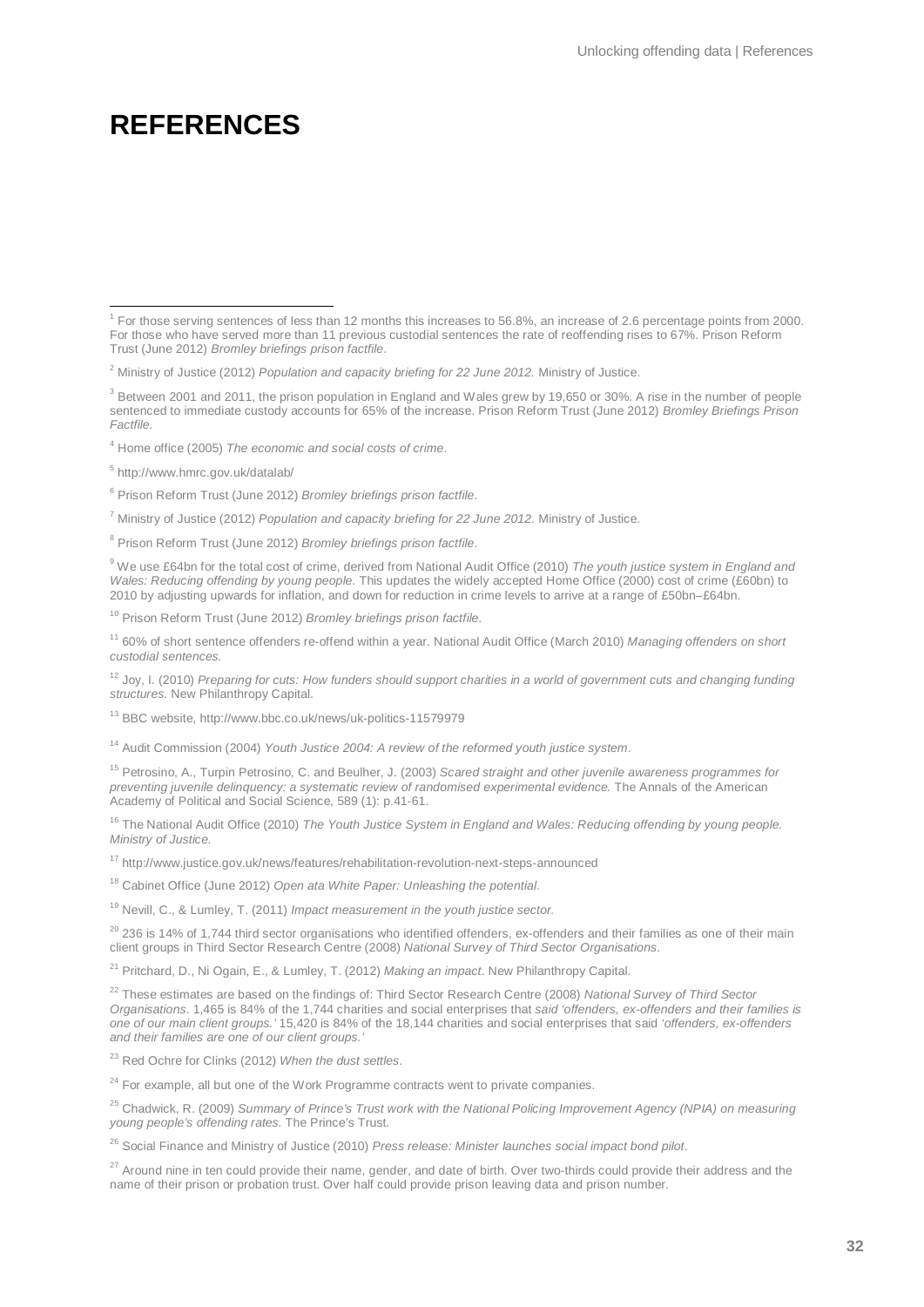<span id="page-32-27"></span><sup>28</sup> However, of these, 26% said they would only ask if certain conditions were met.

<span id="page-32-28"></span>For more on Clearinghouses see Little, M. and Sodha, S. (2012) *Dartington social research unit.* NESTA.

<span id="page-32-29"></span>Stephenson, H., Giller H. and Brown, S. (2009) *Effective Practice in Youth Justice*. Willan Publishing.

<span id="page-32-30"></span><span id="page-32-26"></span><span id="page-32-25"></span><span id="page-32-24"></span><span id="page-32-23"></span><span id="page-32-22"></span><span id="page-32-21"></span><span id="page-32-20"></span><span id="page-32-19"></span><span id="page-32-18"></span><span id="page-32-17"></span><span id="page-32-16"></span><span id="page-32-15"></span><span id="page-32-14"></span><span id="page-32-13"></span><span id="page-32-12"></span><span id="page-32-11"></span><span id="page-32-10"></span><span id="page-32-9"></span><span id="page-32-8"></span><span id="page-32-7"></span><span id="page-32-6"></span><span id="page-32-5"></span><span id="page-32-4"></span><span id="page-32-3"></span><span id="page-32-2"></span><span id="page-32-1"></span><span id="page-32-0"></span>Heath, D. and Heath, C. (2010) *Switch: How to change things when change is hard*.